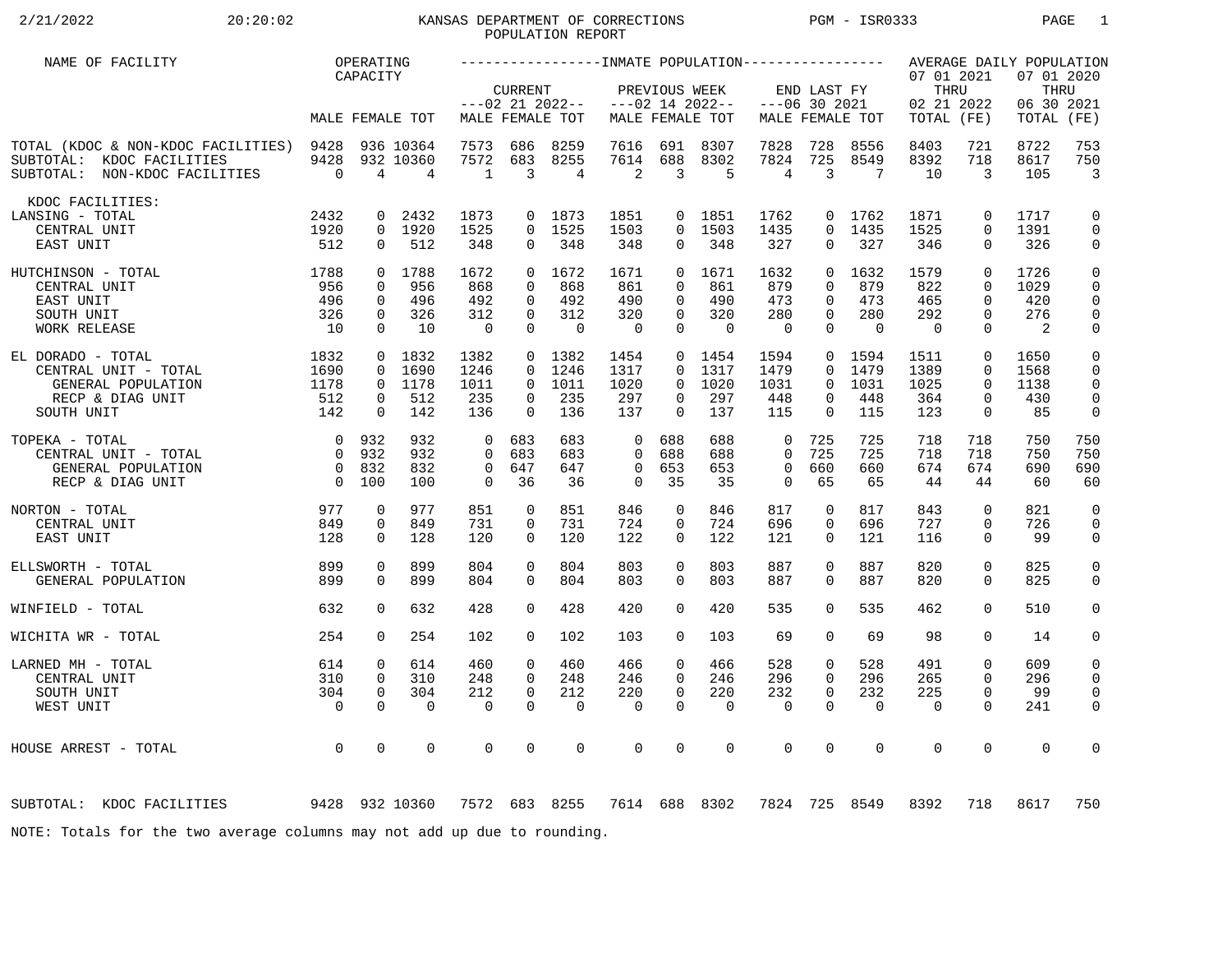| 2/21/2022<br>20:20:02                                                                     |                                              |                                              |                                             |                                     |                                                         | POPULATION REPORT                           | KANSAS DEPARTMENT OF CORRECTIONS    |                                           |                                                     |                                                          |                                                | PGM - ISR0333                                   |                            |                                             | PAGE                                           | 2                                                                        |
|-------------------------------------------------------------------------------------------|----------------------------------------------|----------------------------------------------|---------------------------------------------|-------------------------------------|---------------------------------------------------------|---------------------------------------------|-------------------------------------|-------------------------------------------|-----------------------------------------------------|----------------------------------------------------------|------------------------------------------------|-------------------------------------------------|----------------------------|---------------------------------------------|------------------------------------------------|--------------------------------------------------------------------------|
| NAME OF FACILITY                                                                          |                                              | OPERATING<br>CAPACITY                        |                                             |                                     | <b>CURRENT</b>                                          |                                             |                                     | PREVIOUS WEEK                             |                                                     |                                                          | END LAST FY                                    |                                                 | 07 01 2021<br>THRU         |                                             | AVERAGE DAILY POPULATION<br>07 01 2020<br>THRU |                                                                          |
| NON-KDOC FACILITIES                                                                       | MALE FEMALE TOT                              |                                              |                                             |                                     |                                                         | $---02$ 21 2022--<br>MALE FEMALE TOT        |                                     |                                           | $---02$ 14 2022--<br>MALE FEMALE TOT                | $---06$ 30 2021                                          |                                                | MALE FEMALE TOT                                 | 02 21 2022<br>TOTAL (FE)   |                                             | 06 30 2021<br>TOTAL (FE)                       |                                                                          |
| LARNED STATE HOSPITAL - TOTAL<br>PSYCHIATRIC UNIT                                         | $\mathbf 0$<br>$\Omega$                      | 4<br>$\overline{4}$                          | 4<br>$\overline{4}$                         | 0<br>$\Omega$                       | $\frac{3}{3}$                                           | $\mathcal{L}$                               | $\Omega$                            | 3<br>$\mathcal{E}$                        | $\frac{3}{3}$                                       | $\frac{1}{1}$                                            | $\frac{3}{3}$                                  | $\overline{4}$                                  | 3<br>$\mathbf{z}$          | 3<br>$\mathbf{z}$                           | 4<br>$\overline{4}$                            | $\frac{3}{3}$                                                            |
| CONTRACT JAIL PLACEMENT - TOTAL<br>COUNTY<br>OUT-OF-STATE<br>JO CTY RESIDENTIAL CENTER WR | $\mathsf{O}$<br>0<br>$\mathbf 0$<br>$\Omega$ | 0<br>$\mathsf{O}$<br>$\mathbf 0$<br>$\Omega$ | 0<br>$\mathbf 0$<br>$\mathbf 0$<br>$\Omega$ | 1<br>$\overline{0}$<br>$\mathsf{O}$ | $\mathbf 0$<br>$\mathsf{O}$<br>$\mathsf{O}$<br>$\Omega$ | $\mathbf{1}$<br>$\mathsf{O}$<br>$\mathbf 0$ | 2<br>$\overline{0}$<br>$\mathsf{O}$ | 0<br>0<br>$\mathsf{O}\xspace$<br>$\Omega$ | 2<br>$\mathsf{O}$<br>$\mathsf{O}$<br>$\overline{a}$ | 3<br>$\mathsf{O}$<br>$\mathsf{O}\xspace$<br>$\mathbf{3}$ | 0<br>$\overline{0}$<br>$\mathbb O$<br>$\Omega$ | 3<br>$\mathbf 0$<br>$\mathbf 0$<br>$\mathbf{3}$ | $\mathbf 0$<br>$\mathbf 0$ | 0<br>$\mathbf 0$<br>$\mathbf 0$<br>$\Omega$ | 101<br>47<br>55<br>$\Omega$                    | $\mathbf 0$<br>$\mathsf{O}$<br>$\overline{\mathbf{0}}$<br>$\overline{0}$ |
| NON-KDOC FACILITIES<br>SUBTOTAL:                                                          | $\mathbf 0$                                  | $\overline{4}$                               | $\overline{4}$                              | $\mathbf{1}$                        | $\mathbf{3}$                                            | $\overline{4}$                              | 2                                   | 3                                         | 5                                                   | $\overline{4}$                                           | 3                                              | $7\overline{ }$                                 | 10                         | 3                                           | 105                                            | 3                                                                        |
|                                                                                           |                                              |                                              |                                             |                                     |                                                         |                                             |                                     |                                           |                                                     |                                                          |                                                |                                                 |                            |                                             |                                                |                                                                          |
| IN-STATE CASELOAD TOTAL<br>KANSAS<br>COMPACT                                              |                                              |                                              |                                             | 4499<br>3371<br>1128                | 707<br>409<br>298                                       | 5206<br>3780<br>1426                        | 4493<br>3365<br>1128                | 704<br>407<br>297                         | 5197<br>3772<br>1425                                | 4617<br>3478<br>1139                                     | 721<br>413<br>308                              | 5338<br>3891<br>1447                            | 5262<br>3825<br>1437       | 705<br>404<br>302                           | 5674<br>4212<br>1462                           | 788<br>474<br>314                                                        |
| OUT-OF-STATE CASELOAD TOTAL                                                               |                                              |                                              | -----                                       | 857                                 | 81                                                      | 938                                         | 846                                 | 77                                        | 923                                                 | 853                                                      | 73                                             | 926                                             | 939                        | 76                                          | 898                                            | 75                                                                       |
| ABSCOND/WARRANT TOTAL                                                                     |                                              |                                              |                                             | 286                                 | 70                                                      | 356                                         | 277                                 | 66                                        | 343                                                 | 259                                                      | 70                                             | 329                                             | 344                        | 67                                          | 337                                            | 74                                                                       |
| TOTAL                                                                                     |                                              |                                              |                                             | 5642                                | 858                                                     | 6500                                        | 5616                                | 847                                       | 6463                                                | 5729                                                     |                                                | 864 6593                                        | 6544                       | 848                                         | 6909                                           | 937                                                                      |
| ***PRE-REVOCATION CASES                                                                   |                                              |                                              |                                             | 0                                   | $\Omega$                                                | $\Omega$                                    | $\Omega$                            | $\Omega$                                  | $\Omega$                                            | $\Omega$                                                 | $\Omega$                                       | $\Omega$                                        | $\mathbf 0$                | $\Omega$                                    | $\Omega$                                       | $\overline{0}$                                                           |

\*\*\*PRE-REVOCATION CASES ARE INCLUDED IN THE INMATE POPULATION TOTAL

NOTE: Totals for the two average columns may not add up due to rounding.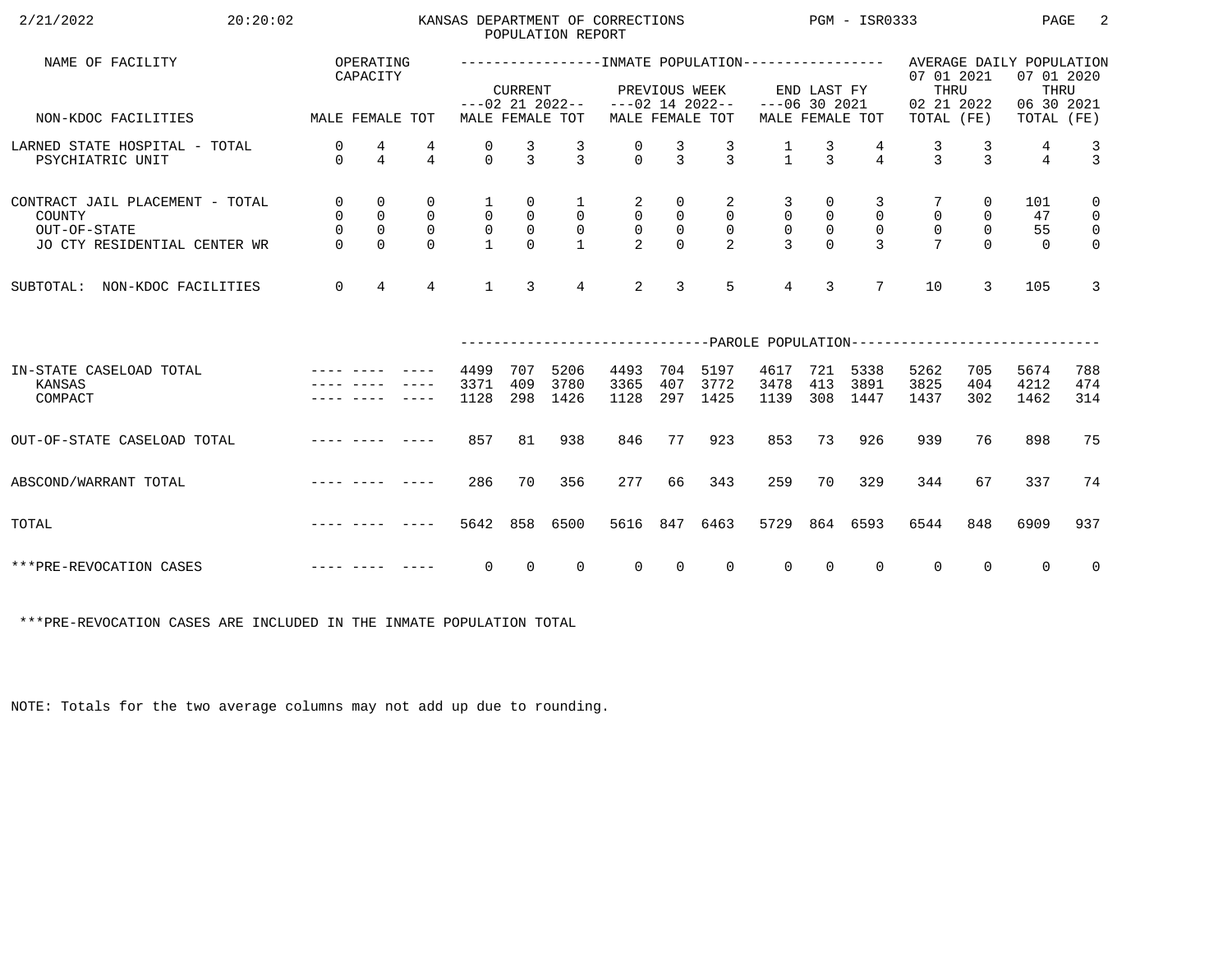# 2/21/2022 20:20:02 KANSAS DEPARTMENT OF CORRECTIONS PGM - ISR0333 PAGE 3POPULATION REPORT

### SUMMARY OF CHANGE

|                                                                                                                                        |      |                                                                                      | TOTAL (ALL INMATES)                                                                                                                                         |                                                 |     |                                                                                             | KDOC FACILITIES     |                                                                                                                                                                          |                  |                                                                    |     |                | NON-KDOC FACILITIES                                                                                                                            |                                                                                                 |                                  |                |            |                          |                            |                 | IN-STATE CASELOAD                                                                    |                                                                                                       |                                                                                                       |                                                                                       |                                              |  |
|----------------------------------------------------------------------------------------------------------------------------------------|------|--------------------------------------------------------------------------------------|-------------------------------------------------------------------------------------------------------------------------------------------------------------|-------------------------------------------------|-----|---------------------------------------------------------------------------------------------|---------------------|--------------------------------------------------------------------------------------------------------------------------------------------------------------------------|------------------|--------------------------------------------------------------------|-----|----------------|------------------------------------------------------------------------------------------------------------------------------------------------|-------------------------------------------------------------------------------------------------|----------------------------------|----------------|------------|--------------------------|----------------------------|-----------------|--------------------------------------------------------------------------------------|-------------------------------------------------------------------------------------------------------|-------------------------------------------------------------------------------------------------------|---------------------------------------------------------------------------------------|----------------------------------------------|--|
|                                                                                                                                        |      | POPULATION                                                                           | MALE                                                                                                                                                        | CHANGE FROM<br>PREVIOUS MONTH<br>FEM            | TOT | POPULATION CHANGE FROM                                                                      |                     | MALE FEM                                                                                                                                                                 |                  | PREVIOUS MONTH                                                     | TOT |                | POPULATION CHANGE FROM                                                                                                                         |                                                                                                 | MALE FEM                         | PREVIOUS MONTH |            |                          | TOT                        |                 | POPULATION                                                                           |                                                                                                       | MALE                                                                                                  | CHANGE FROM<br>PREVIOUS MONTH<br>FEM                                                  | TOT                                          |  |
| JANUARY<br>FEBRUARY<br>MARCH<br>APRIL<br>MAY<br>JUNE<br>JULY<br><b>AUGUST</b><br>SEPTEMBER<br><b>OCTOBER</b><br>NOVEMBER               | 2021 | 8729<br>8735<br>8749<br>8686<br>8654<br>8556<br>8530<br>8445<br>8457<br>8400<br>8345 | $+ 15 - 9 + 6$<br>$+ 11 + 3 + 14$<br>$\sim$<br>$ \,$<br>$-77 - 21 -$<br>$-33 + 7 - 26$<br>$-79 - 6 - 85$<br>$-2+14+12$<br>$-37 - 20 - 57$<br>$-54 - 1 - 55$ | 7979 750 8729<br>$71 + 8 - 63$<br>$29 - 3 - 32$ | 98  | 8665<br>8714<br>8745<br>8682<br>8650<br>8549<br>8520<br>8432<br>8445<br>8386<br>8333        |                     | 7918 747 8665<br>$+ 58 - 9 + 49$<br>$+ 28 + 3 + 31$<br>$\sim$<br>$\sim$ $-$<br>$\sim$<br>$-36 + 7 - 29$<br>$\sim$<br>$-1 + 14 + 13$<br>$-38 - 21 - 59$<br>$-52 - 1 - 53$ |                  | $71 + 8 - 63$<br>$29 - 3 - 32$<br>$80 - 21 - 101$<br>$82 - 6 - 88$ |     |                | $\overline{4}$<br>$\begin{array}{ccccccccc} 14 & + & 1 & + & 1 & + & 2 \\ 12 & - & 2 & - & 0 & - & 2 \\ 9 & - & 2 & - & 1 & - & 3 \end{array}$ | 64<br>21<br>$4 -$<br>$4 -$<br>$7 +$<br>$10 + 3 - 0 + 3$<br>$13 + 3 - 0 + 3$<br>$12 - 1 - 0 - 1$ | $-43 - 0 - 43$<br>$-17 - 0 - 17$ | 61<br>$0 -$    | 3<br>$0 -$ | $0 - 0 -$<br>$3 - 0 + 3$ | 64<br>$\Omega$<br>$\Omega$ |                 | 5570<br>5514<br>5473<br>5442<br>5421<br>5338<br>5305<br>5256<br>5274<br>5209<br>5243 | $\sim$<br>$\sim$<br>$\overline{\phantom{a}}$<br>$\equiv$<br>$\overline{\phantom{a}}$<br>$+$<br>$\sim$ | 4809<br>$-44-$<br>$-36 -$<br>$27 -$<br>$14 -$<br>71 -<br>$33 -$<br>$33 -$<br>19 -<br>49 -<br>$+ 18 +$ | 761 5570<br>$12 - 56$<br>$12 - 83$<br>$16 - 49$<br>$1 + 18$<br>$16 - 65$<br>$16 + 34$ | $5 - 41$<br>$4 - 31$<br>$7 - 21$<br>$0 - 33$ |  |
| DECEMBER<br>JANUARY                                                                                                                    | 2022 | $8346 + 10 - 9 + 1$<br>$8326 - 3 - 17 - 20$                                          |                                                                                                                                                             |                                                 |     | 8337<br>8319                                                                                |                     | $+ 12 - 8 + 4$                                                                                                                                                           |                  |                                                                    |     |                | $-1$ $-17$ $-18$ $7$ $-2$ $-0$ $-2$                                                                                                            |                                                                                                 |                                  |                |            |                          |                            |                 | 5217<br>5223                                                                         | $\sim$ $-$<br>$+$                                                                                     | $25 -$<br>$6 -$                                                                                       | $1 - 26$                                                                              | $0 + 6$                                      |  |
| NET CHANGE OVER 12 MO PERIOD - 349 - 54 - 403 - 292 - 54 - 346 - 57 + 0 - 57 - 289 - 58 - 347<br>AVERAGE MONTHLY CHANGE $-29 - 5 - 34$ |      |                                                                                      |                                                                                                                                                             |                                                 |     |                                                                                             |                     | $-24 - 5 - 29$                                                                                                                                                           |                  |                                                                    |     |                |                                                                                                                                                |                                                                                                 |                                  | $5 + 0 -$      |            |                          | $5^{\circ}$                |                 | $-24 - 5 - 29$                                                                       |                                                                                                       |                                                                                                       |                                                                                       |                                              |  |
|                                                                                                                                        |      |                                                                                      |                                                                                                                                                             |                                                 |     | --------INMATE POPULATION - SUMMARY OF CHANGE (PERIOD: 07 01 2021 THRU 01 31 2022)--------  |                     |                                                                                                                                                                          |                  |                                                                    |     |                |                                                                                                                                                |                                                                                                 |                                  |                |            |                          |                            |                 |                                                                                      |                                                                                                       |                                                                                                       |                                                                                       |                                              |  |
|                                                                                                                                        |      |                                                                                      |                                                                                                                                                             | TOTAL                                           |     | (ALL INMATES) WOOC FACILITIES NON-KDOC FACILITIES                                           |                     |                                                                                                                                                                          |                  |                                                                    |     |                |                                                                                                                                                |                                                                                                 |                                  |                |            |                          |                            |                 |                                                                                      |                                                                                                       |                                                                                                       |                                                                                       |                                              |  |
|                                                                                                                                        |      |                                                                                      | MALE FEMALE                                                                                                                                                 |                                                 |     | TOTAL TOTAL TOTAL TOTAL TOTAL TOTAL TOTAL TOTAL TOTAL (BOTH SEXES) MALE FEMALE (BOTH SEXES) |                     |                                                                                                                                                                          |                  |                                                                    |     |                |                                                                                                                                                |                                                                                                 |                                  |                |            |                          |                            |                 |                                                                                      |                                                                                                       |                                                                                                       |                                                                                       |                                              |  |
| NUMBER OF INMATES - 198 - 32                                                                                                           |      |                                                                                      |                                                                                                                                                             |                                                 |     |                                                                                             | $-230$ $-198$ $-32$ |                                                                                                                                                                          |                  |                                                                    |     |                |                                                                                                                                                | $-230$                                                                                          |                                  |                | $+ 0$      |                          |                            | $\Omega$        | $+$                                                                                  | $\bigcap$                                                                                             |                                                                                                       |                                                                                       |                                              |  |
| PERCENT CHANGE                                                                                                                         |      |                                                                                      | $-2.5$ $-4.4$ $-$                                                                                                                                           |                                                 |     | $-2.7%$                                                                                     |                     |                                                                                                                                                                          |                  |                                                                    |     | $-2.5% - 4.4%$ |                                                                                                                                                | $-2.7%$                                                                                         |                                  |                | $+$ $-$    | $.0%$ +                  |                            | .0 <sub>8</sub> |                                                                                      | .0 <sub>8</sub>                                                                                       |                                                                                                       |                                                                                       |                                              |  |
| AVERAGE MONTHLY CHANGE                                                                                                                 |      |                                                                                      | $-28 - 5$                                                                                                                                                   |                                                 |     | $-33$                                                                                       |                     |                                                                                                                                                                          |                  |                                                                    |     | $-28 - 5$      |                                                                                                                                                | $-33$                                                                                           |                                  |                | $+$        | $0 +$                    |                            | $\Omega$        | $+$                                                                                  | $\overline{0}$                                                                                        |                                                                                                       |                                                                                       |                                              |  |
|                                                                                                                                        |      |                                                                                      | PAROLE POPULATION - SUMMARY OF CHANGE (PERIOD: 07 01 2021 THRU 01 31 2022)                                                                                  |                                                 |     |                                                                                             |                     |                                                                                                                                                                          |                  |                                                                    |     |                |                                                                                                                                                |                                                                                                 |                                  |                |            |                          |                            |                 |                                                                                      |                                                                                                       |                                                                                                       |                                                                                       |                                              |  |
|                                                                                                                                        |      |                                                                                      | PRE-REV<br>CASES                                                                                                                                            |                                                 |     | ---INSTATE CASELOAD---- CASELOAD<br>TOTAL KANSAS COMPACTS OUT-OF-STATE                      |                     |                                                                                                                                                                          |                  |                                                                    |     |                |                                                                                                                                                |                                                                                                 |                                  |                |            | ABSCOND<br>WARRANT       |                            |                 |                                                                                      |                                                                                                       |                                                                                                       |                                                                                       |                                              |  |
| NUMBER OF OFFENDERS                                                                                                                    |      | $+$ 0                                                                                |                                                                                                                                                             |                                                 |     | $-115 - 102 - 13$                                                                           |                     |                                                                                                                                                                          |                  |                                                                    |     |                | $-17$                                                                                                                                          |                                                                                                 |                                  |                | + 14       |                          |                            |                 |                                                                                      |                                                                                                       |                                                                                                       |                                                                                       |                                              |  |
| PERCENT CHANGE                                                                                                                         |      |                                                                                      | $+$ .0%                                                                                                                                                     |                                                 |     | $-2.1$ % $-2.6$ %                                                                           |                     |                                                                                                                                                                          | - .98            |                                                                    |     |                | $-1.8%$                                                                                                                                        |                                                                                                 |                                  |                |            | $+4.2%$                  |                            |                 |                                                                                      |                                                                                                       |                                                                                                       |                                                                                       |                                              |  |
| AVERAGE MONTHLY CHANGE                                                                                                                 |      |                                                                                      | $+ 0$                                                                                                                                                       |                                                 |     | $-16 - 15$                                                                                  |                     |                                                                                                                                                                          | $\sim$ 100 $\mu$ | 2                                                                  |     |                | $-2$                                                                                                                                           |                                                                                                 |                                  |                | $+$        | 2                        |                            |                 |                                                                                      |                                                                                                       |                                                                                                       |                                                                                       |                                              |  |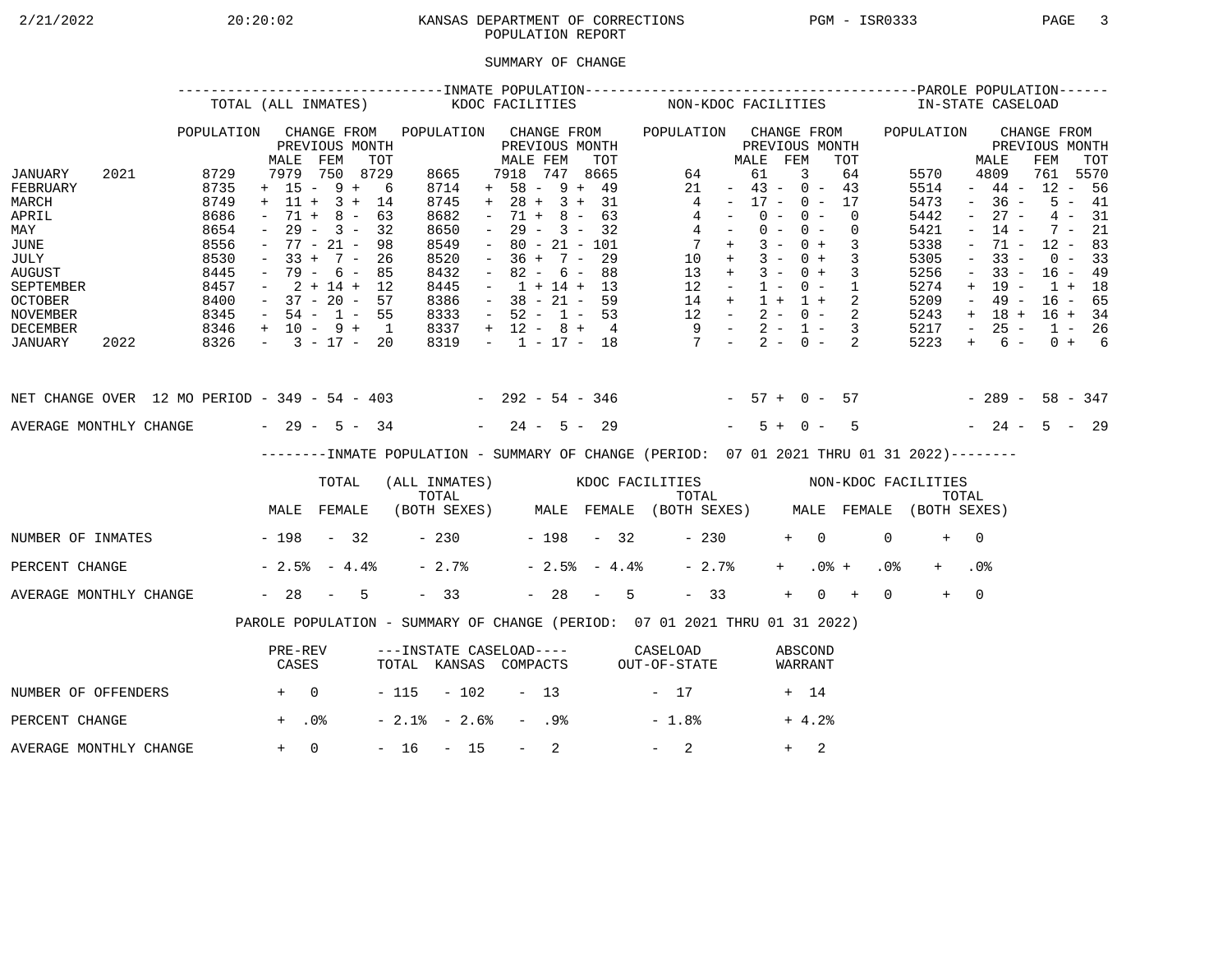### 2/21/2022 20:20:02 20:20:02 KANSAS DEPARTMENT OF CORRECTIONS PGM - ISR0333 PAGE 4 POPULATION REPORT

| NAME OF FACILITY         | -UNCLASSIFIED |          |                | -SPECIAL MGM- |             |             | INMATE CUSTODY CLASSIFICATION AS OF 02 21 2022                            |             | ---MAXIMUM---  |          |          |                           |                |              |                | -UNC/SPM/MAX- -MEDIUM HIGH- --MEDIUM LOW- |              |                | $---MINIMUM---$ |              |                          |
|--------------------------|---------------|----------|----------------|---------------|-------------|-------------|---------------------------------------------------------------------------|-------------|----------------|----------|----------|---------------------------|----------------|--------------|----------------|-------------------------------------------|--------------|----------------|-----------------|--------------|--------------------------|
| KDOC FACILITIES          | MALE FEM TOT  |          |                | MALE FEM      |             | TOT         | MALE FEM                                                                  |             | TOT            |          |          | MALE FEM TOT MALE FEM TOT |                |              |                | MALE FEM                                  |              | TOT            | <b>MALE FEM</b> |              | TOT                      |
| LANSING - TOTAL          | 6             | 0        | 6              | 286           | 0           | 286         | 525                                                                       | 0           | 525            | 817      | 0        | 817                       | 333            | 0            | 333            | 332                                       | 0            | 332            | 391             | 0            | 391                      |
| CENTRAL UNIT             | 5             | 0        | 5              | 286           | $\mathbf 0$ | 286         | 525                                                                       | $\mathbf 0$ | 525            | 816      | 0        | 816                       | 333            | 0            | 333            | 332                                       | $\mathbf 0$  | 332            | 44              | 0            | 44                       |
| EAST UNIT                |               | $\Omega$ | $\mathbf{1}$   | $\Omega$      | $\Omega$    | $\Omega$    | $\Omega$                                                                  | 0           | $\Omega$       | 1        | $\Omega$ | 1                         | $\Omega$       | $\Omega$     | $\overline{0}$ | $\Omega$                                  | $\Omega$     | $\Omega$       | 347             | 0            | 347                      |
| HUTCHINSON - TOTAL       | 10            | $\Omega$ | 10             | 146           | 0           | 146         | 256                                                                       | 0           | 256            | 412      | 0        | 412                       | 258            | $\Omega$     | 258            | 604                                       | <sup>0</sup> | 604            | 398             | <sup>0</sup> | 398                      |
| CENTRAL UNIT             | 10            | $\Omega$ | 10             | 145           | $\Omega$    | 145         | 255                                                                       | 0           | 255            | 410      | $\Omega$ | 410                       | 258            | $\Omega$     | 258            | 177                                       | $\Omega$     | 177            | 23              | $\cap$       | 23                       |
| EAST UNIT                | $\Omega$      | $\Omega$ | $\overline{0}$ | 1             | $\mathbf 0$ | $\mathbf 1$ | 1                                                                         | $\Omega$    | $\mathbf{1}$   | 2        | 0        | 2                         | $\overline{0}$ | $\Omega$     | $\Omega$       | 427                                       | $\mathbf 0$  | 427            | 63              | $\Omega$     | 63                       |
| SOUTH UNIT               | $\Omega$      | 0        | $\Omega$       | $\Omega$      | $\Omega$    | $\Omega$    | $\Omega$                                                                  | $\Omega$    | $\Omega$       | $\Omega$ | $\Omega$ | $\Omega$                  | $\mathbf 0$    | $\Omega$     | $\Omega$       | 0                                         | $\Omega$     | $\Omega$       | 312             | 0            | 312                      |
| EL DORADO - TOTAL        | 164           | $\Omega$ | 164            | 460           | $\Omega$    | 460         | 221                                                                       | $\Omega$    | 221            | 845      | $\Omega$ | 845                       | 217            | $\Omega$     | 217            | 266                                       | $\Omega$     | 266            | 54              | $\Omega$     | 54                       |
| CENTRAL UNIT - TOTAL     | 164           | $\Omega$ | 164            | 460           | $\Omega$    | 460         | 221                                                                       | $\Omega$    | 221            | 845      | $\Omega$ | 845                       | 216            | $\Omega$     | 216            | 148                                       | $\Omega$     | 148            | 37              | $\Omega$     | 37                       |
| GENERAL POPULATION       | .5            | $\Omega$ | .5             | 458           | $\Omega$    | 458         | 206                                                                       | $\Omega$    | 206            | 669      | 0        | 669                       | 199            | $\Omega$     | 199            | 125                                       | $\Omega$     | 125            | 18              | $\Omega$     | 18                       |
| RECP & DIAG UNIT         | 159           | $\Omega$ | 159            |               | $\Omega$    | 2           | 15                                                                        | $\Omega$    | 15             | 176      | 0        | 176                       | 17             | $\Omega$     | 17             | 23                                        | $\Omega$     | 23             | 19              | $\Omega$     | 19                       |
| SOUTH UNIT               | $\Omega$      | $\Omega$ | $\Omega$       | $\Omega$      | $\Omega$    | $\Omega$    | $\Omega$                                                                  | $\Omega$    | $\Omega$       | $\Omega$ | $\Omega$ | $\Omega$                  | $\mathbf{1}$   | $\Omega$     | -1             | 118                                       | $\Omega$     | 118            | 17              | $\cap$       | 17                       |
| TOPEKA - TOTAL           | 0             | 53       | 53             | $\mathbf 0$   | 8           | 8           | 0                                                                         | 47          | 47             |          | 0, 108   | 108                       | 0              | 79           | 79             |                                           | 0151         | 151            |                 | 0.345        | 345                      |
| CENTRAL UNIT - TOTAL     | $\Omega$      | 53       | 53             | $\Omega$      | 8           | 8           | 0                                                                         | 47          | 47             | $\Omega$ | 108      | 108                       | $\mathbf 0$    | 79           | 79             |                                           | 0151         | 151            |                 | 0, 345       | 345                      |
| GENERAL POPULATION       | 0             | 24       | 24             | 0             | 8           | 8           | 0                                                                         | 47          | 47             | $\Omega$ | 79       | 79                        | 0              | 78           | 78             |                                           | 0, 150       | 150            |                 | 0.340        | 340                      |
| RECP & DIAG UNIT         | $\Omega$      | 29       | 29             | $\Omega$      | $\Omega$    | 0           | 0                                                                         | $\Omega$    | $\Omega$       | $\Omega$ | 29       | 29                        | $\Omega$       | $\mathbf{1}$ | -1             | $\Omega$                                  | $\mathbf{1}$ | $\overline{1}$ | $\Omega$        | 5            | -5                       |
| NORTON - TOTAL           | $\Omega$      | $\Omega$ | $\Omega$       | 19            | $\Omega$    | 19          | 0                                                                         | 0           | $\Omega$       | 19       | $\Omega$ | 19                        | 1              | $\Omega$     | 1              | 523                                       | $\Omega$     | 523            | 308             | 0            | 308                      |
| CENTRAL UNIT             | $\Omega$      | $\Omega$ | $\Omega$       | 19            | $\Omega$    | 19          | 0                                                                         | $\Omega$    | $\Omega$       | 19       | $\Omega$ | 19                        | 1              | $\Omega$     | 1              | 523                                       | $\mathbf 0$  | 523            | 188             | $\Omega$     | 188                      |
| EAST UNIT                | $\Omega$      | $\Omega$ | $\Omega$       | $\Omega$      | $\Omega$    | $\Omega$    | $\Omega$                                                                  | $\Omega$    | $\Omega$       | $\Omega$ | $\Omega$ | $\Omega$                  | $\Omega$       | $\Omega$     | $\Omega$       | $\Omega$                                  | $\Omega$     | $\Omega$       | 120             | 0            | 120                      |
| ELLSWORTH - TOTAL        | 1             | 0        | 1              | 16            | $\Omega$    | 16          | 4                                                                         | 0           | 4              | 21       | 0        | 21                        | 317            | 0            | 317            | 379                                       | $\Omega$     | 379            | 87              | $\Omega$     | 87                       |
| CENTRAL UNIT             |               | $\Omega$ | $\mathbf{1}$   | 16            | $\Omega$    | 16          | 4                                                                         | $\Omega$    | $\overline{4}$ | 21       | $\Omega$ | 21                        | 317            | $\Omega$     | 317            | 379                                       | $\Omega$     | 379            | 87              | $\Omega$     | 87                       |
| WINFIELD - TOTAL         | $\Omega$      | $\Omega$ | $\Omega$       | 0             | $\mathbf 0$ | $\Omega$    | $\Omega$                                                                  | $\Omega$    | $\mathbf 0$    | $\Omega$ | $\Omega$ | $\Omega$                  | $\mathbf 0$    | $\Omega$     | $\Omega$       | $\mathbf 0$                               | $\Omega$     | $\Omega$       | 428             | 0            | 428                      |
| WICHITA WR - TOTAL       | $\Omega$      | $\Omega$ | $\Omega$       | $\Omega$      | $\Omega$    | $\Omega$    | $\Omega$                                                                  | $\Omega$    | $\Omega$       | $\Omega$ | $\Omega$ | $\Omega$                  | 0              | $\Omega$     | $\Omega$       | $\Omega$                                  | $\Omega$     | $\Omega$       | 102             | 0            | 102                      |
| LARNED MH - TOTAL        | $\mathbf 0$   | $\Omega$ | 0              | 20            | 0           | 20          | 58                                                                        | 0           | 58             | 78       | 0        | 78                        | 77             | 0            | 77             | 93                                        | 0            | 93             | 212             | 0            | 212                      |
| CENTRAL UNIT             | 0             | 0        | 0              | 17            | 0           | 17          | 58                                                                        | 0           | 58             | 75       | 0        | 75                        | 77             | 0            | 77             | 93                                        | 0            | 93             | 3               | $\Omega$     | $\overline{\phantom{a}}$ |
| SOUTH UNIT               | $\Omega$      | $\Omega$ | $\Omega$       | 3             | $\Omega$    | 3           | $\Omega$                                                                  | $\Omega$    | $\Omega$       | 3        | $\Omega$ | 3                         | $\Omega$       | $\Omega$     | $\Omega$       | $\Omega$                                  | $\Omega$     | $\Omega$       | 209             | 0            | 209                      |
| SUBTOTAL: KDOC FACILITIE | 181 53 234    |          |                | 947           |             |             | 8 955 1064 47 1111 2192 108 2300 1203 79 1282 2197 151 2348 1980 345 2325 |             |                |          |          |                           |                |              |                |                                           |              |                |                 |              |                          |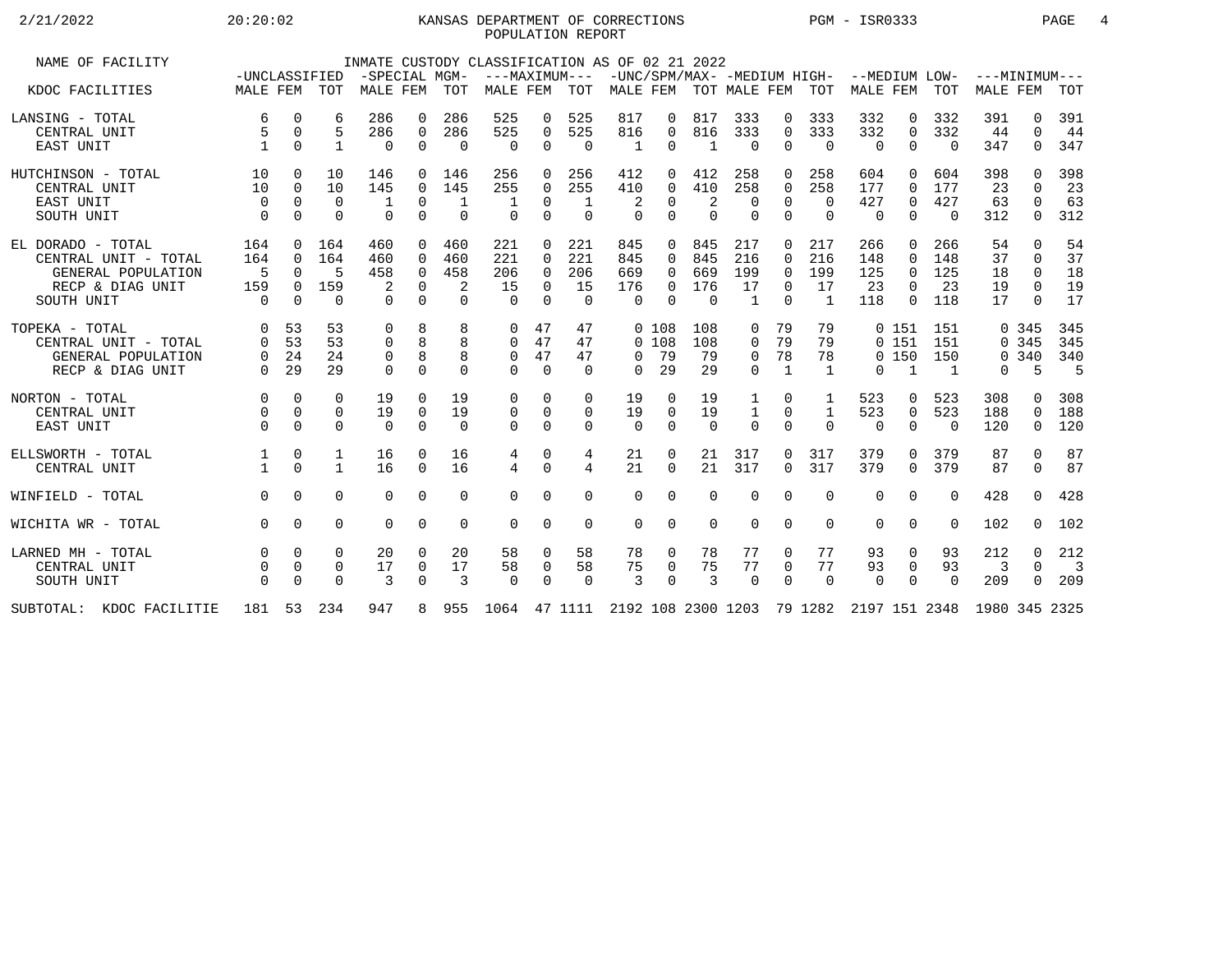| 2/21/2022                   | 20:20:02      |          |          |                                                                 |                |          | KANSAS DEPARTMENT OF CORRECTIONS<br>POPULATION REPORT |          |          |          |             |          |                             |                |          | PGM - ISR0333 |   |          |               |          | PAGE           | 5 |
|-----------------------------|---------------|----------|----------|-----------------------------------------------------------------|----------------|----------|-------------------------------------------------------|----------|----------|----------|-------------|----------|-----------------------------|----------------|----------|---------------|---|----------|---------------|----------|----------------|---|
| NAME OF FACILITY            | -UNCLASSIFIED |          |          | INMATE CUSTODY CLASSIFICATION AS OF 02 21 2022<br>-SPECIAL MGM- |                |          | ---MAXIMUM---                                         |          |          |          |             |          | -UNC/SPM/MAX- -MEDIUM HIGH- |                |          | --MEDIUM LOW- |   |          | ---MINIMUM--- |          |                |   |
| NON-KDOC FACILITIES         | MALE FEM      |          | TOT      | MALE FEM                                                        |                | TOT      | MALE FEM                                              |          | TOT      | MALE FEM |             |          | TOT MALE FEM                |                | TOT      | MALE FEM      |   | TOT      | MALE FEM      |          | <b>TOT</b>     |   |
| LARNED STATE HOSPITAL       | $\Omega$      | $\Omega$ | $\Omega$ | $\Omega$                                                        | $\overline{0}$ | $\Omega$ | $\Omega$                                              | 3        | 3        |          | $0 \quad 3$ | 3        | $\Omega$                    | $\bigcirc$     | $\Omega$ | $\Omega$      | റ | $\Omega$ | $\Omega$      | $\Omega$ | $\overline{0}$ |   |
| JO CTY RESIDENTIAL CEN      | $\Omega$      | $\Omega$ | $\Omega$ | $\Omega$                                                        | $\overline{0}$ | $\Omega$ | $\Omega$                                              | $\Omega$ | $\Omega$ |          | $0 \quad 0$ | $\Omega$ | $\Omega$                    | $\overline{0}$ | $\Omega$ | $\Omega$      | റ | $\Omega$ |               | $\Omega$ |                |   |
| SUBTOTAL:<br>NON-KDOC       | $\Omega$      | $\Omega$ | $\Omega$ | $\Omega$                                                        | $\overline{0}$ | $\Omega$ | $\Omega$                                              | 3        | 3        |          | $0 \quad 3$ | 3        | $\Omega$                    | $\overline{0}$ | $\Omega$ | $\Omega$      | റ | $\Omega$ |               | $\Omega$ |                |   |
| TOTAL:<br>KDOC AND NON-KDOC | 181           | 53       | 234      | 947                                                             | 8.             | 955      | 1064                                                  |          | 50 1114  | 2192 111 |             | 2303     | 1203                        |                | 79 1282  | 2197 151      |   | 2348     | 1981          |          | 345 2326       |   |

#### SPECIAL MANAGEMENT AND INFIRMARY INMATESSPECIAL MANAGEMENT(DISTRIBUTIONS)

| LOCATION                         |     |                 |     |          |                  |          |          |                 |          |          |              |          |          | INMATES      |             |
|----------------------------------|-----|-----------------|-----|----------|------------------|----------|----------|-----------------|----------|----------|--------------|----------|----------|--------------|-------------|
|                                  |     | ALL SPECIAL MGM |     |          | DISC SEGREGATION |          |          | PROTEC. CUSTODY |          | ADMIN    | SEGREGATION  |          |          | IN INFIRMARY |             |
| KDOC FACILITIES                  |     | MALE FEMALE TOT |     | MALE     | FEMALE TOT       |          |          | MALE FEMALE TOT |          |          | MALE FEMALE  | TOT      | MALE     | FEMALE       | TOT         |
| LANSING CORRECTIONAL FACILITY    | 286 | $\Omega$        | 286 | 23       | 0                | 23       | 3        | 0               | 3        | 260      | 0            | 260      | $\Omega$ | 0            | $\Omega$    |
| HUTCHINSON CORRECTIONAL FACILITY | 146 |                 | 146 | 11       | $\Omega$         | 11       | $\Omega$ | 0               | 0        | 135      | 0            | 135      | 12       | $\mathbf 0$  | 12          |
| EL DORADO CORRECTIONAL FACILITY  | 460 | $\Omega$        | 460 |          | 0                |          | 5        | 0               | 5        | 448      | 0            | 448      | 14       | $\mathbf 0$  | 14          |
| TOPEKA CORRECTIONAL FACILITY     | 0   | 8               | 8   | $\Omega$ | $\Omega$         | $\Omega$ | $\Omega$ | 0               | $\Omega$ | 0        | 8            | 8        | $\Omega$ | $\Omega$     | $\mathbf 0$ |
| NORTON CORRECTIONAL FACILITY     | 19  | $\cap$          | 19  | 3        |                  | 3        | 3        | 0               | 3        | 13       | $\Omega$     | 13       | $\Omega$ | $\Omega$     | $\Omega$    |
| ELLSWORTH CORRECTIONAL FACILITY  | 16  | $\Omega$        | 16  | 0        |                  | $\Omega$ | $\Omega$ | 0               | $\Omega$ | 16       | <sup>n</sup> | 16       |          | $\mathbf 0$  | $\mathbf 0$ |
| WINFIELD CORRECTIONAL FACILITY   | 0   | $\Omega$        | 0   | $\Omega$ | 0                | 0        | 0        | 0               | 0        | 0        | 0            | $\Omega$ | $\Omega$ | 0            | 0           |
| WICHITA CORRECTIONAL FACILITY    | 0   | $\Omega$        | 0   |          | 0                | $\Omega$ | $\Omega$ | $\Omega$        | $\Omega$ | $\Omega$ | $\Omega$     | $\Omega$ | $\Omega$ | $\Omega$     | $\Omega$    |
| LARNED CORRECTIONAL MH FACILITY  | 20  | $\Omega$        | 20  |          |                  | 7        | 3        | 0               | 3        | 10       | $\Omega$     | 10       | $\Omega$ | $\mathbf 0$  | $\Omega$    |
| TOTAL KDOC FACILITIES            | 947 |                 | 955 | 51       |                  | 51       | 14       | $\Omega$        | 14       | 882      | 8            | 890      | 26       | $\Omega$     | 26          |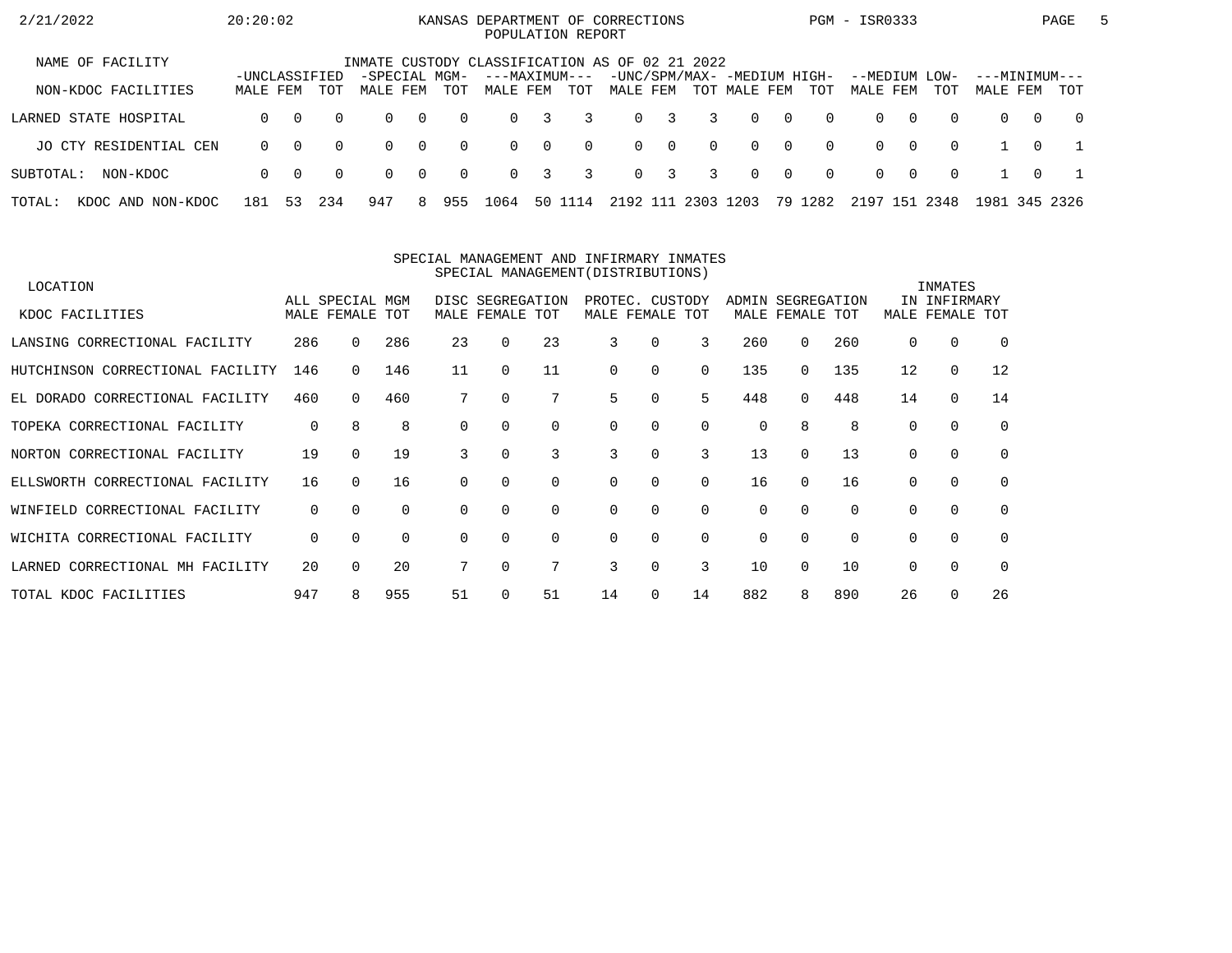2/21/2022 20:20:02 KANSAS DEPARTMENT OF CORRECTIONS PGM - ISR0333 PAGE 6 POPULATION REPORT

### DISTRIBUTION OF IN-STATE PAROLE CASELOAD BY LEVEL OF SUPERVISION

|                                                                                                                                                                                                                                   | HIGH<br>ALL LEVELS<br>MALE FEMALE TOT MALE FEMALE TOT                                |                                                                                  |                                                                             |                                                                                                 |                                                                                                                  |                                                                                                                    | CLOSE/MODERATE<br>MALE FEMALE TOT                                               |                                                                                             |                                                                                  | MALE FEMALE TOT                                                                             | MODERATE/LOW-MOD                                                       |                                                                                       | LOW<br>MALE FEMALE TOT                                                           |                                                                                                                  |                                                                                                       | UNCLASSIFIED<br>MALE FEMALE TOT                                                             |                                                                                                         |                                                                                                     |
|-----------------------------------------------------------------------------------------------------------------------------------------------------------------------------------------------------------------------------------|--------------------------------------------------------------------------------------|----------------------------------------------------------------------------------|-----------------------------------------------------------------------------|-------------------------------------------------------------------------------------------------|------------------------------------------------------------------------------------------------------------------|--------------------------------------------------------------------------------------------------------------------|---------------------------------------------------------------------------------|---------------------------------------------------------------------------------------------|----------------------------------------------------------------------------------|---------------------------------------------------------------------------------------------|------------------------------------------------------------------------|---------------------------------------------------------------------------------------|----------------------------------------------------------------------------------|------------------------------------------------------------------------------------------------------------------|-------------------------------------------------------------------------------------------------------|---------------------------------------------------------------------------------------------|---------------------------------------------------------------------------------------------------------|-----------------------------------------------------------------------------------------------------|
| NORTHERN REGION TOTAL<br>KANSAS CITY TOTAL<br><b>OTHER</b><br>KANSAS OFFENDERS<br>COMPACT PAROLE<br>ON SUPERVISION<br>PENDING INVEST<br>WAIT RPT INSTR<br>COMPACT PROBATION<br>ON SUPERVISION<br>PENDING INVEST<br>WAIT RPT INSTR | 2346<br>624<br>624<br>397<br>93<br>70<br>22<br>$\mathbf{1}$<br>134<br>104<br>8<br>22 | 404<br>91<br>91<br>44<br>7<br>4<br>2<br>1<br>40<br>27<br>3<br>10                 | 2750<br>715<br>715<br>441<br>100<br>74<br>24<br>2<br>174<br>131<br>11<br>32 | 190<br>44<br>44<br>36<br>5<br>3<br>2<br>$\Omega$<br>3<br>3<br>$\Omega$<br>$\Omega$              | 25<br>3<br>3<br>2<br>$\cap$<br>0<br>$\Omega$<br>0<br>1<br>1<br>$\Omega$<br>$\Omega$                              | 215<br>47<br>47<br>38<br>5<br>3<br>2<br>$\Omega$<br>4<br>4<br>$\Omega$<br>$\Omega$                                 | 1007<br>273<br>273<br>196<br>33<br>29<br>4<br>$\mathbf 0$<br>44<br>36<br>5<br>3 | 142<br>27<br>27<br>15<br>4<br>2<br>-1<br>1<br>8<br>5<br><sup>0</sup><br>3                   | 1149<br>300<br>300<br>211<br>37<br>31<br>5<br>$\mathbf{1}$<br>52<br>41<br>5<br>6 | 598<br>219<br>219<br>125<br>36<br>33<br>3<br>$\overline{0}$<br>58<br>55<br>$\mathbf 0$<br>3 | 104<br>36<br>36<br>16<br>1<br>1<br>0<br>0<br>19<br>15<br>1<br>3        | 702<br>255<br>255<br>141<br>37<br>34<br>3<br>$\Omega$<br>77<br>70<br>$\mathbf 1$<br>6 | 340<br>31<br>31<br>17<br>2<br>1<br>1<br>$\Omega$<br>12<br>7<br>$\mathbf 1$<br>4  | 86<br>8<br>8<br>3<br>$\Omega$<br>$\mathbf 0$<br>$\Omega$<br>$\mathbf 0$<br>5<br>4<br>$\mathbf 0$<br>$\mathbf{1}$ | 426<br>39<br>39<br>20<br>2<br>$\mathbf{1}$<br>$\mathbf{1}$<br>$\Omega$<br>17<br>11<br>1<br>5          | 211<br>57<br>57<br>23<br>17<br>$\overline{4}$<br>12<br>1<br>17<br>3<br>$\overline{2}$<br>12 | 47<br>17<br>17<br>8<br>2<br>$\mathbf{1}$<br>1<br>0<br>7<br>2<br>2<br>3                                  | 258<br>74<br>74<br>31<br>19<br>5<br>13<br>$\mathbf{1}$<br>24<br>5<br>$\overline{4}$<br>15           |
| TOPEKA TOTAL<br>OTHER<br>KANSAS OFFENDERS<br>COMPACT PAROLE<br>ON SUPERVISION<br>PENDING INVEST<br>COMPACT PROBATION<br>ON SUPERVISION<br>PENDING INVEST<br>WAIT RPT INSTR                                                        | 300<br>300<br>254<br>19<br>11<br>8<br>27<br>16<br>2<br>9                             | 58<br>58<br>48<br>1<br>$\mathbf{1}$<br>$\Omega$<br>9<br>5<br>2<br>$\overline{2}$ | 358<br>358<br>302<br>20<br>12<br>8<br>36<br>21<br>4<br>11                   | 33<br>33<br>29<br>$\overline{2}$<br>2<br>$\Omega$<br>2<br>1<br>$\overline{0}$<br>1              | 6<br>6<br>4<br>0<br>$\Omega$<br>$\Omega$<br>$\Omega$<br>$\Omega$                                                 | 39<br>39<br>33<br>2<br>2<br>$\Omega$<br>4<br>3<br>$\mathbf 0$<br>$\mathbf{1}$                                      | 199<br>199<br>173<br>11<br>6<br>5<br>15<br>12<br>$\mathbf{1}$<br>2              | 31<br>31<br>27<br>$\Omega$<br>$\Omega$<br>$\Omega$<br>4<br>2<br>1                           | 230<br>230<br>200<br>11<br>6<br>5<br>19<br>13<br>3<br>3                          | 37<br>37<br>30<br>3<br>3<br>$\mathbf 0$<br>4<br>$\mathbf 0$<br>$\mathbf 1$<br>3             | 12<br>12<br>9<br>1<br>1<br>0<br>2<br>$\mathbf{1}$<br>0<br>$\mathbf{1}$ | 49<br>49<br>39<br>4<br>4<br>$\Omega$<br>6<br>$\mathbf{1}$<br>1<br>4                   | 10<br>10<br>6<br>∩<br>$\Omega$<br>$\Omega$<br>4<br>3<br>$\Omega$<br>$\mathbf{1}$ | 3<br>3<br>$\overline{2}$<br>$\mathbf 0$<br>$\Omega$<br>0<br>1<br>$\mathbf{1}$<br>$\mathbf 0$<br>$\Omega$         | 13<br>13<br>8<br>$\mathbf 0$<br>$\Omega$<br>$\mathbf 0$<br>5<br>4<br>$\mathbf 0$<br>$\mathbf{1}$      | 21<br>21<br>16<br>3<br>$\Omega$<br>3<br>$\overline{2}$<br>$\cap$<br>$\Omega$<br>2           | 6<br>6<br>6<br>0<br>$\Omega$<br>$\Omega$<br>0<br>$\Omega$<br>$\Omega$<br>$\Omega$                       | 27<br>27<br>22<br>3<br>$\Omega$<br>3<br>$\overline{2}$<br>$\Omega$<br>$\mathbf 0$<br>$\overline{2}$ |
| OLATHE TOTAL<br><b>OTHER</b><br>KANSAS OFFENDERS<br>COMPACT PAROLE<br>ON SUPERVISION<br>PENDING INVEST<br>WAIT RPT INSTR<br>COMPACT PROBATION<br>ON SUPERVISION<br>PENDING INVEST<br>WAIT RPT INSTR                               | 555<br>555<br>330<br>61<br>46<br>13<br>2<br>164<br>122<br>9<br>33                    | 129<br>129<br>56<br>14<br>12<br>1<br>$\mathbf{1}$<br>59<br>51<br>$\Omega$<br>8   | 684<br>684<br>386<br>75<br>58<br>14<br>3<br>223<br>173<br>9<br>41           | 27<br>27<br>26<br>$\Omega$<br>$\mathbf 0$<br>O<br>$\Omega$<br>1<br>1<br>$\Omega$<br>$\mathbf 0$ | 6<br>6<br>6<br>$\cap$<br>0<br>$\Omega$<br>$\Omega$<br>$\Omega$<br>$\Omega$<br>$\Omega$<br>$\Omega$               | 33<br>33<br>32<br>$\mathbf 0$<br>$\Omega$<br>$\Omega$<br>$\Omega$<br>$\mathbf{1}$<br>$\mathbf{1}$<br>0<br>$\Omega$ | 142<br>142<br>101<br>16<br>11<br>5<br>$\mathbf 0$<br>25<br>20<br>1<br>4         | 30<br>30<br>22<br>2<br>2<br>$\Omega$<br>$\Omega$<br>6<br>6<br>$\Omega$<br>$\Omega$          | 172<br>172<br>123<br>18<br>13<br>5<br>$\Omega$<br>31<br>26<br>1<br>4             | 64<br>64<br>41<br>9<br>7<br>$\mathbf{1}$<br>$\mathbf 1$<br>14<br>9<br>1<br>4                | 13<br>13<br>9<br>2<br>2<br>0<br>0<br>2<br>2<br>0<br>0                  | 77<br>77<br>50<br>11<br>9<br>$\mathbf{1}$<br>$\mathbf 1$<br>16<br>11<br>1<br>4        | 271<br>271<br>133<br>27<br>25<br>1<br>$\mathbf{1}$<br>111<br>91<br>2<br>18       | 70<br>70<br>13<br>8<br>7<br>$\mathbf{1}$<br>$\Omega$<br>49<br>42<br>$\mathbf 0$<br>7                             | 341<br>341<br>146<br>35<br>32<br>2<br>$\mathbf{1}$<br>160<br>133<br>2<br>25                           | 51<br>51<br>29<br>q<br>3<br>6<br>$\cap$<br>13<br>1<br>5<br>7                                | 10<br>10<br>6<br>2<br>$\mathbf{1}$<br>$\Omega$<br>$\mathbf 1$<br>2<br>$\mathbf{1}$<br>0<br>$\mathbf{1}$ | 61<br>61<br>35<br>11<br>4<br>6<br>1<br>15<br>2<br>5<br>8                                            |
| LANSING<br>KANSAS OFFENDERS<br>COMPACT PAROLE<br>ON SUPERVISION<br>PENDING INVEST<br>COMPACT PROBATION<br>ON SUPERVISION<br>PENDING INVEST<br>WAIT RPT INSTR                                                                      | 98<br>64<br>19<br>16<br>3<br>15<br>11<br>3<br>$\mathbf{1}$                           | 11<br>5<br>1<br>$\mathbf 1$<br>$\Omega$<br>5<br>$\Omega$<br>$\Omega$             | 109<br>69<br>20<br>17<br>3<br>20<br>16<br>3<br>1                            | 4<br>4<br>$\Omega$<br>$\Omega$<br>$\Omega$<br>$\Omega$<br>$\Omega$<br>0<br>0                    | $\mathbf{1}$<br>$\mathbf{1}$<br>$\Omega$<br>$\Omega$<br>$\Omega$<br>$\Omega$<br>$\Omega$<br>$\Omega$<br>$\Omega$ | 5<br>5<br>0<br>$\Omega$<br>$\Omega$<br>$\Omega$<br>$\Omega$<br>0<br>$\Omega$                                       | 37<br>27<br>4<br>4<br>0<br>6<br>6<br>0<br>$\mathbf 0$                           | 1<br>$\mathbf{1}$<br>$\Omega$<br>$\Omega$<br>∩<br>$\Omega$<br><sup>0</sup><br>0<br>$\Omega$ | 38<br>28<br>4<br>4<br>$\Omega$<br>6<br>6<br>0<br>$\Omega$                        | 44<br>28<br>12<br>12<br>$\Omega$<br>4<br>4<br>$\mathbf 0$<br>$\Omega$                       | 7<br>2<br>$\mathbf 1$<br>1<br>0<br>4<br>4<br>0<br>$\Omega$             | 51<br>30<br>13<br>13<br>$\Omega$<br>8<br>8<br>0<br>$\Omega$                           | 3<br>2<br>$\Omega$<br>$\Omega$<br>$\Omega$<br>$\mathbf 1$<br>1<br>0<br>$\Omega$  | 1<br>$\Omega$<br>$\Omega$<br>$\mathbf 0$<br>$\Omega$<br>1<br>$\mathbf{1}$<br>$\mathbf 0$<br>$\Omega$             | 4<br>$\overline{2}$<br>0<br>$\mathbf 0$<br>$\Omega$<br>$\overline{2}$<br>2<br>$\mathbf 0$<br>$\Omega$ | 10<br>3<br>3<br>$\Omega$<br>3<br>4<br>$\Omega$<br>3<br>1                                    | 1<br>$\mathbf{1}$<br>0<br>$\Omega$<br>$\Omega$<br>$\Omega$<br>$\Omega$<br>0<br>$\Omega$                 | 11<br>4<br>3<br>$\Omega$<br>4<br>0<br>3<br>1                                                        |
| <b>ATCHISON</b><br>KANSAS OFFENDERS<br>COMPACT PAROLE<br>ON SUPERVISION<br>PENDING INVEST<br>COMPACT PROBATION                                                                                                                    | 52<br>29<br>9<br>4<br>14                                                             | 5<br>$\mathbf 1$<br>2<br>$\Omega$<br>2                                           | 57<br>30<br>11<br>7<br>4<br>16                                              | 6<br>5<br>$\Omega$<br>O<br>$\Omega$<br>1                                                        | 2<br>$\mathbf{1}$<br>$\mathbf{1}$<br>1<br>$\Omega$<br>O                                                          | 8<br>6<br>$\mathbf{1}$<br>1<br>$\Omega$<br>$\mathbf{1}$                                                            | 26<br>17<br>4<br>4<br>0<br>5                                                    | $\overline{2}$<br>$\Omega$<br>1<br>$\Omega$<br>1                                            | 28<br>17<br>5<br>5<br>0<br>6                                                     | 11<br>5<br>1<br>1<br>$\overline{0}$<br>5                                                    | $\mathbf{1}$<br>0<br>0<br>0<br>0<br>$\mathbf{1}$                       | 12<br>.5<br>1<br>1<br>$\Omega$<br>6                                                   | 2<br>$\mathbf{1}$<br>$\mathbf 0$<br>$\Omega$<br>$\Omega$<br>1                    | $\mathbf 0$<br>$\Omega$<br>$\Omega$<br>$\Omega$<br>0<br>$\Omega$                                                 | $\overline{2}$<br>$\mathbf{1}$<br>$\mathbf 0$<br>$\Omega$<br>$\Omega$<br>1                            | 7<br>1<br>4<br>$\Omega$<br>4<br>2                                                           | $\Omega$<br>$\Omega$<br>$\mathbf 0$<br>$\Omega$<br>$\Omega$<br>$\Omega$                                 | 7<br>$\mathbf{1}$<br>4<br>$\Omega$<br>4<br>$\overline{2}$                                           |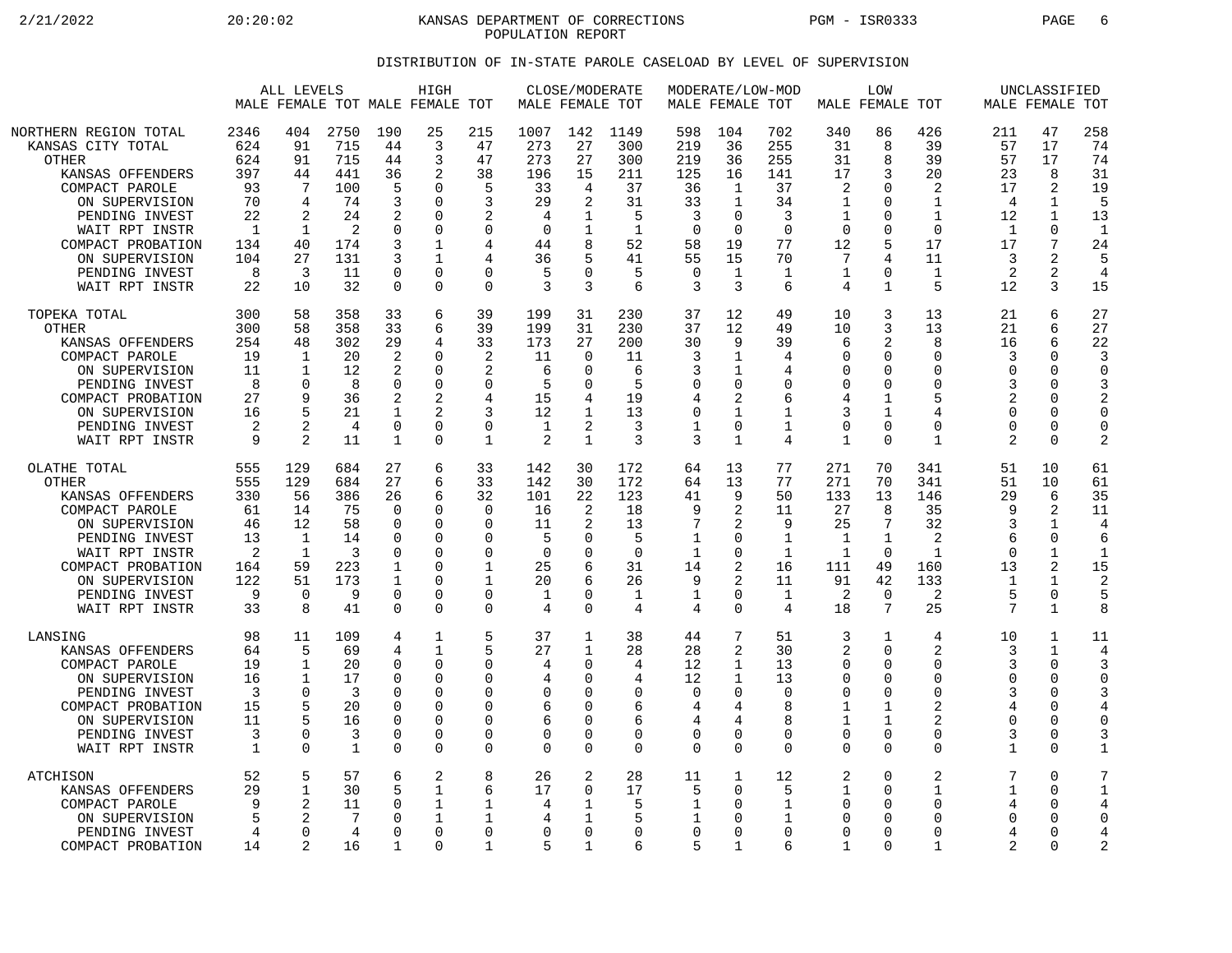2/21/2022 20:20:02 20:20:02 KANSAS DEPARTMENT OF CORRECTIONS PGM - ISR0333 PAGE 7 POPULATION REPORT

### DISTRIBUTION OF IN-STATE PAROLE CASELOAD BY LEVEL OF SUPERVISION

|                                                                                                                                                                                   |                                                              | ALL LEVELS                                                                                      |                                                        |                                                                                                             | HIGH<br>MALE FEMALE TOT MALE FEMALE TOT                             |                                                                                                   | MALE FEMALE TOT                                              | CLOSE/MODERATE                                                                       |                                                                                            |                                                                                | MODERATE/LOW-MOD<br>MALE FEMALE TOT                                                       |                                                                        |                                                                                             | LOW<br>MALE FEMALE TOT                                                                              |                                                                                                           |                                                                                               | UNCLASSIFIED<br>MALE FEMALE TOT                                                         |                                                                                                          |
|-----------------------------------------------------------------------------------------------------------------------------------------------------------------------------------|--------------------------------------------------------------|-------------------------------------------------------------------------------------------------|--------------------------------------------------------|-------------------------------------------------------------------------------------------------------------|---------------------------------------------------------------------|---------------------------------------------------------------------------------------------------|--------------------------------------------------------------|--------------------------------------------------------------------------------------|--------------------------------------------------------------------------------------------|--------------------------------------------------------------------------------|-------------------------------------------------------------------------------------------|------------------------------------------------------------------------|---------------------------------------------------------------------------------------------|-----------------------------------------------------------------------------------------------------|-----------------------------------------------------------------------------------------------------------|-----------------------------------------------------------------------------------------------|-----------------------------------------------------------------------------------------|----------------------------------------------------------------------------------------------------------|
| ON SUPERVISION<br>WAIT RPT INSTR                                                                                                                                                  | 11<br>3                                                      | 2<br>$\mathbf 0$                                                                                | 13<br>3                                                | 1<br>$\mathbf 0$                                                                                            | 0<br>0                                                              | 1<br>$\mathbf 0$                                                                                  | 5<br>$\Omega$                                                | 1<br>$\mathbf 0$                                                                     | 6<br>$\Omega$                                                                              | 4<br>$\mathbf{1}$                                                              | 1<br>$\mathbf 0$                                                                          | 5<br>$\mathbf{1}$                                                      | $\mathbf{1}$<br>$\Omega$                                                                    | $\mathbf 0$<br>$\Omega$                                                                             | 1<br>$\mathbf 0$                                                                                          | $\Omega$<br>2                                                                                 | $\Omega$<br>$\mathbf 0$                                                                 | $\Omega$<br>$\overline{2}$                                                                               |
| <b>LAWRENCE</b><br>KANSAS OFFENDERS<br>COMPACT PAROLE<br>ON SUPERVISION<br>PENDING INVEST<br>COMPACT PROBATION<br>ON SUPERVISION<br>PENDING INVEST<br>WAIT RPT INSTR              | 204<br>151<br>23<br>22<br>-1<br>30<br>26<br>1<br>3           | 36<br>22<br>4<br>3<br>$\mathbf{1}$<br>10<br>8<br>1<br>$\mathbf{1}$                              | 240<br>173<br>27<br>25<br>2<br>40<br>34<br>2<br>4      | 11<br>11<br>$\Omega$<br>$\mathbf 0$<br>$\Omega$<br>$\Omega$<br>0<br>$\mathbf 0$<br>$\Omega$                 | 0<br>0<br>0<br>0<br>$\Omega$<br>$\Omega$<br>0<br>0<br>$\Omega$      | 11<br>11<br>$\Omega$<br>$\Omega$<br>∩<br>$\Omega$<br>O<br>$\Omega$<br>$\Omega$                    | 49<br>36<br>4<br>3<br>9<br>6<br>$\overline{2}$               | 5<br>2<br>1<br>1<br>0<br>2<br>2<br>$\Omega$<br>$\Omega$                              | 54<br>38<br>5<br>4<br>$\mathbf{1}$<br>11<br>8<br>$\mathbf 1$<br>$\overline{a}$             | 132<br>98<br>17<br>17<br>$\overline{0}$<br>17<br>17<br>$\mathbf 0$<br>$\Omega$ | 22<br>16<br>2<br>2<br>$\Omega$<br>4<br>4<br>U<br>$\Omega$                                 | 154<br>114<br>19<br>19<br>$\Omega$<br>21<br>21<br>$\Omega$<br>$\Omega$ | 6<br>1<br>1<br>1<br>$\Omega$<br>4<br>3<br>0<br>$\mathbf{1}$                                 | 2<br>1<br>$\Omega$<br>O<br>$\Omega$<br>$\mathbf 1$<br>1<br>0<br>$\Omega$                            | 8<br>$\overline{2}$<br>$\mathbf{1}$<br>1<br>$\Omega$<br>5<br>4<br>0<br>$\mathbf{1}$                       | 6<br>5<br>1<br>1<br>∩<br>$\Omega$<br>$\Omega$<br>$\Omega$<br>$\Omega$                         | 7<br>3<br>$\mathbf{1}$<br>$\mathbf 0$<br>1<br>3<br>1<br>$\mathbf{1}$<br>$\mathbf{1}$    | 13<br>8<br>$\mathfrak{D}$<br>1<br>$\mathbf{1}$<br>3<br>1<br>$\mathbf 1$<br>$\overline{1}$                |
| SALINA<br>KANSAS OFFENDERS<br>COMPACT PAROLE<br>ON SUPERVISION<br>PENDING INVEST<br>COMPACT PROBATION<br>ON SUPERVISION<br>PENDING INVEST<br>WAIT RPT INSTR                       | 181<br>160<br>9<br>4<br>5<br>12<br>7<br>1<br>4               | 27<br>15<br>2<br>1<br>$\mathbf{1}$<br>10<br>6<br>1<br>3                                         | 208<br>175<br>11<br>5<br>6<br>22<br>13<br>2<br>7       | 12<br>10<br>2<br>$\mathbf{1}$<br>$\mathbf{1}$<br>$\mathbf 0$<br>$\Omega$<br>$\mathbf 0$<br>$\Omega$         | 1<br>1<br>0<br>0<br>0<br>$\Omega$<br>$\Omega$<br>0<br>$\Omega$      | 13<br>11<br>2<br>1<br>1<br>$\Omega$<br>$\Omega$<br>$\mathbf 0$<br>$\Omega$                        | 124<br>112<br>4<br>$\overline{2}$<br>2<br>8<br>4<br>1<br>3   | 19<br>11<br>1<br>1<br>$\mathbf 0$<br>7<br>4<br>1<br>2                                | 143<br>123<br>5<br>3<br>$\overline{c}$<br>15<br>8<br>2<br>5                                | 27<br>25<br>$\mathbf 0$<br>$\Omega$<br>0<br>2<br>2<br>$\mathbf 0$<br>$\Omega$  | 3<br>2<br>0<br>O<br>U<br>1<br>1<br>0<br>$\Omega$                                          | 30<br>27<br>$\mathbf 0$<br>O<br>$\Omega$<br>3<br>3<br>0<br>$\Omega$    | 6<br>4<br>0<br>$\Omega$<br>$\Omega$<br>2<br>1<br>$\mathbf 0$<br>$\mathbf{1}$                | $\Omega$<br>∩<br>$\Omega$<br>$\Omega$<br>$\Omega$<br>$\Omega$<br>$\Omega$<br>0<br>$\Omega$          | 6<br>4<br>$\Omega$<br>$\Omega$<br>0<br>$\overline{2}$<br>1<br>0<br>1                                      | 12<br>9<br>3<br>1<br>$\mathfrak{D}$<br>$\Omega$<br>∩<br>$\Omega$<br>$\Omega$                  | 4<br>1<br>$\mathbf{1}$<br>$\Omega$<br>1<br>2<br>1<br>$\mathbf 0$<br>$\mathbf{1}$        | 16<br>10<br>4<br>$\mathbf{1}$<br>3<br>2<br>$\mathbf{1}$<br>$\mathbf 0$<br>$\mathbf{1}$                   |
| GREAT BEND<br>KANSAS OFFENDERS<br>COMPACT PAROLE<br>ON SUPERVISION<br>PENDING INVEST<br>WAIT RPT INSTR<br>COMPACT PROBATION<br>ON SUPERVISION<br>PENDING INVEST<br>WAIT RPT INSTR | 100<br>87<br>6<br>4<br>1<br>$\mathbf{1}$<br>7<br>4<br>1<br>2 | 5<br>4<br>$\Omega$<br><sup>0</sup><br>$\Omega$<br>$\Omega$<br>1<br>$\Omega$<br>1<br>$\mathbf 0$ | 105<br>91<br>6<br>4<br>1<br>1<br>8<br>2<br>2           | 14<br>13<br>$\mathbf 1$<br>$\mathbf{1}$<br>0<br>$\Omega$<br>$\Omega$<br>$\Omega$<br>$\Omega$<br>$\mathbf 0$ | 1<br>1<br>0<br>$\Omega$<br>0<br>$\Omega$<br>0<br>$\Omega$<br>0<br>0 | 15<br>14<br>$\mathbf{1}$<br>1<br>$\Omega$<br>$\Omega$<br>$\Omega$<br>$\Omega$<br>0<br>$\mathbf 0$ | 46<br>40<br>2<br>-1<br>0<br>1<br>4<br>2<br>1<br>$\mathbf{1}$ | 3<br>2<br>$\Omega$<br>$\Omega$<br>$\Omega$<br>0<br>1<br>$\mathbf 0$<br>1<br>$\Omega$ | 49<br>42<br>$\overline{c}$<br>1<br>$\Omega$<br>$\mathbf{1}$<br>5<br>2<br>2<br>$\mathbf{1}$ | 21<br>18<br>2<br>2<br>0<br>$\mathbf 0$<br>1<br>1<br>0<br>$\mathbf 0$           | $\mathbf{1}$<br>$\mathbf{1}$<br>0<br>O<br>U<br>O<br>U<br>$\Omega$<br>$\Omega$<br>$\Omega$ | 22<br>19<br>2<br>2<br>0<br>0<br>1<br>1<br>$\Omega$<br>$\Omega$         | 2<br>$\Omega$<br>0<br>$\Omega$<br>$\Omega$<br>$\mathbf 0$<br>2<br>1<br>$\mathbf 0$<br>1     | $\Omega$<br>∩<br>$\Omega$<br>$\Omega$<br>∩<br>$\Omega$<br>∩<br>$\Omega$<br>$\Omega$<br>$\Omega$     | $\overline{2}$<br>$\Omega$<br>$\Omega$<br>$\Omega$<br>$\Omega$<br>$\Omega$<br>2<br>1<br>0<br>$\mathbf{1}$ | 17<br>16<br>$\mathbf 1$<br>$\Omega$<br>1<br>$\Omega$<br>∩<br>$\Omega$<br>$\Omega$<br>$\Omega$ | $\mathbf 0$<br>$\Omega$<br>$\mathbf 0$<br>$\Omega$<br>0<br>0<br>$\Omega$<br>0<br>0<br>0 | 17<br>16<br>1<br>$\Omega$<br>$\mathbf{1}$<br>$\Omega$<br>$\Omega$<br>$\mathbf 0$<br>$\Omega$<br>$\Omega$ |
| JUNCTION CITY<br>KANSAS OFFENDERS<br>COMPACT PAROLE<br>ON SUPERVISION<br>PENDING INVEST<br>COMPACT PROBATION<br>ON SUPERVISION<br>PENDING INVEST<br>WAIT RPT INSTR                | 110<br>83<br>10<br>7<br>3<br>17<br>6<br>3<br>8               | 26<br>18<br>2<br>1<br>1<br>6<br>3<br>1<br>2                                                     | 136<br>101<br>12<br>8<br>4<br>23<br>9<br>4<br>10       | 25<br>24<br>$\Omega$<br>$\mathbf 0$<br>0<br>$\mathbf{1}$<br>$\Omega$<br>$\mathbf 0$<br>1                    | 3<br>3<br>0<br>0<br>0<br>$\Omega$<br>0<br>0<br>0                    | 28<br>27<br>$\Omega$<br>$\Omega$<br>0<br>$\mathbf{1}$<br>$\Omega$<br>$\mathbf 0$<br>1             | 57<br>42<br>7<br>4<br>3<br>8<br>5<br>1<br>2                  | 16<br>12<br>1<br>0<br>1<br>3<br>$\mathbf 1$<br>1<br>$\mathbf{1}$                     | 73<br>54<br>8<br>4<br>4<br>11<br>6<br>2<br>3                                               | 18<br>12<br>2<br>2<br>0<br>4<br>$\mathbf 0$<br>1<br>3                          | 6<br>2<br>1<br>1<br>$\Omega$<br>3<br>2<br>0<br>$\mathbf{1}$                               | 24<br>14<br>3<br>3<br>0<br>7<br>$\overline{2}$<br>1<br>4               | 2<br>$\mathbf{1}$<br>$\Omega$<br>0<br>0<br>$\mathbf{1}$<br>0<br>$\mathbf 0$<br>$\mathbf{1}$ | $\Omega$<br>$\Omega$<br>$\Omega$<br>∩<br>$\Omega$<br>∩<br>$\Omega$<br>$\Omega$<br>$\Omega$          | $\overline{2}$<br>$\mathbf{1}$<br>$\Omega$<br>$\Omega$<br>$\Omega$<br>1<br>0<br>$\Omega$<br>$\mathbf{1}$  | $\mathsf{R}$<br>4<br>1<br>1<br>$\Omega$<br>3<br>1<br>1<br>$\mathbf{1}$                        | $\mathbf{1}$<br>$\mathbf{1}$<br>$\Omega$<br>0<br>$\Omega$<br>$\Omega$<br>0<br>0<br>0    | 9<br>5<br>$\mathbf{1}$<br>1<br>$\Omega$<br>3<br>1<br>$\mathbf{1}$<br>$\mathbf{1}$                        |
| NW COMM CORR<br>KANSAS OFFENDERS<br>COMPACT PAROLE<br>ON SUPERVISION<br>PENDING INVEST<br>COMPACT PROBATION<br>ON SUPERVISION<br>PENDING INVEST                                   | 106<br>90<br>8<br>7<br>1<br>8<br>3<br>2                      | 15<br>12<br>1<br>$\mathbf 1$<br>0<br>2<br>2<br>$\Omega$                                         | 121<br>102<br>9<br>8<br>1<br>10<br>5<br>$\mathfrak{D}$ | 14<br>13<br>$\mathbf{1}$<br>$\mathbf 1$<br>$\Omega$<br>0<br>$\Omega$<br>$\Omega$                            | 2<br>2<br>0<br>0<br>$\Omega$<br>$\Omega$<br>$\Omega$<br>$\Omega$    | 16<br>15<br>1<br>1<br>$\Omega$<br>$\Omega$<br>$\Omega$<br>$\Omega$                                | 53<br>50<br>3<br>2<br>0<br><sup>0</sup><br>$\Omega$          | 8<br>7<br>1<br>$\mathbf{1}$<br>$\Omega$<br>$\Omega$<br>$\Omega$<br>$\Omega$          | 61<br>57<br>4<br>3<br>1<br>$\Omega$<br>$\Omega$<br>$\Omega$                                | 25<br>19<br>2<br>2<br>0<br>4<br>2<br>$\Omega$                                  | 3<br>2<br>O<br>$\Omega$<br>O<br>-1<br>1<br>$\Omega$                                       | 28<br>21<br>2<br>2<br>$\Omega$<br>5<br>3<br>$\Omega$                   | 7<br>4<br>1<br>$\mathbf{1}$<br>$\Omega$<br>2<br>$\mathbf 1$<br>1                            | $\overline{2}$<br>$\mathbf{1}$<br>$\Omega$<br>$\Omega$<br>$\Omega$<br>1<br>$\mathbf{1}$<br>$\Omega$ | 9<br>5<br>1<br>$\mathbf{1}$<br>$\Omega$<br>3<br>$\overline{2}$<br>$\mathbf{1}$                            | 7<br>4<br>1<br>$\mathbf{1}$<br>$\Omega$<br>2<br>$\Omega$<br>1                                 | 0<br>$\mathbf 0$<br>$\Omega$<br>0<br>0<br>0<br>$\Omega$<br>$\Omega$                     | 7<br>4<br>1<br>$\mathbf{1}$<br>$\Omega$<br>2<br>$\Omega$<br>$\mathbf{1}$                                 |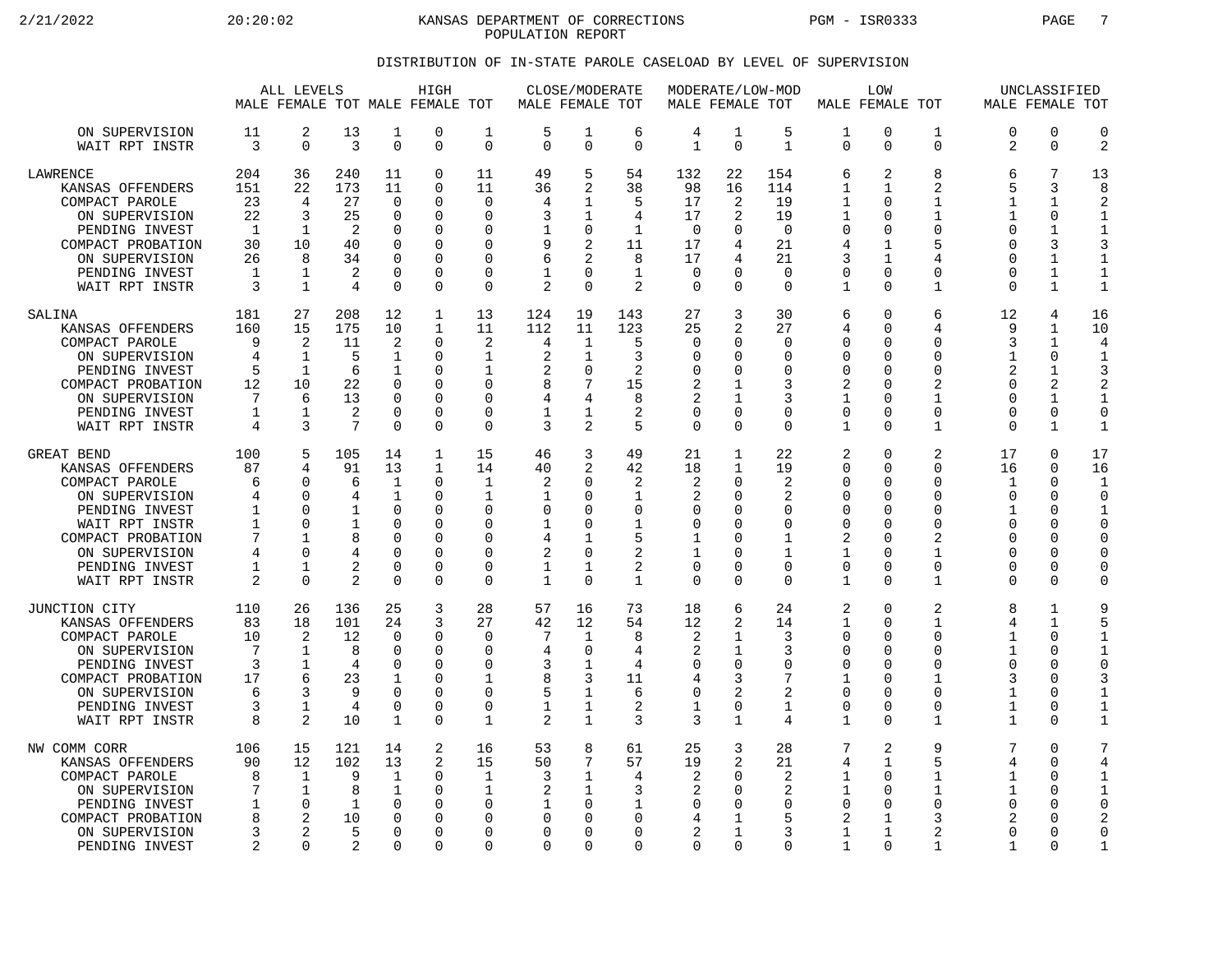$2/21/2022$  20:20:02 KANSAS DEPARTMENT OF CORRECTIONS PGM - ISR0333 PAGE 8 POPULATION REPORT

### DISTRIBUTION OF IN-STATE PAROLE CASELOAD BY LEVEL OF SUPERVISION

|                                                                                                                                                                                                | ALL LEVELS<br>MALE FEMALE TOT MALE FEMALE TOT                               |                                                                              |                                                                       | HIGH                                                                                  |                                                                                                                             | MALE FEMALE TOT                                                                                         | CLOSE/MODERATE                                                             |                                                                                             | MALE FEMALE TOT                                                                           |                                                                        | MODERATE/LOW-MOD                                                   | MALE FEMALE TOT                                                                   | LOW                                                                                                  |                                                  |                                                                                                       | UNCLASSIFIED<br>MALE FEMALE TOT                                                        |                                                                                               |                                                                                                                  |
|------------------------------------------------------------------------------------------------------------------------------------------------------------------------------------------------|-----------------------------------------------------------------------------|------------------------------------------------------------------------------|-----------------------------------------------------------------------|---------------------------------------------------------------------------------------|-----------------------------------------------------------------------------------------------------------------------------|---------------------------------------------------------------------------------------------------------|----------------------------------------------------------------------------|---------------------------------------------------------------------------------------------|-------------------------------------------------------------------------------------------|------------------------------------------------------------------------|--------------------------------------------------------------------|-----------------------------------------------------------------------------------|------------------------------------------------------------------------------------------------------|--------------------------------------------------|-------------------------------------------------------------------------------------------------------|----------------------------------------------------------------------------------------|-----------------------------------------------------------------------------------------------|------------------------------------------------------------------------------------------------------------------|
| WAIT RPT INSTR                                                                                                                                                                                 | 3                                                                           | $\Omega$                                                                     | 3                                                                     | $\Omega$                                                                              | $\Omega$                                                                                                                    | $\mathbf 0$                                                                                             | $\Omega$                                                                   | $\Omega$                                                                                    | $\mathbf 0$                                                                               | 2                                                                      | $\Omega$                                                           | 2                                                                                 | $\mathbf 0$                                                                                          | 0                                                | $\Omega$                                                                                              | $\mathbf{1}$                                                                           | $\Omega$                                                                                      | $\mathbf{1}$                                                                                                     |
| UNASSIGNED - NORTH                                                                                                                                                                             | 16                                                                          | $\mathbf 1$                                                                  | 17                                                                    | $\mathbf 0$                                                                           | $\mathbf 0$                                                                                                                 | $\mathbf 0$                                                                                             | 1                                                                          | $\mathbf 0$                                                                                 | $\mathbf{1}$                                                                              | 0                                                                      | $\Omega$                                                           | $\mathbf 0$                                                                       | $\mathbf 0$                                                                                          | 0                                                | $\mathbf 0$                                                                                           | 15                                                                                     | $\mathbf{1}$                                                                                  | 16                                                                                                               |
| KANSAS OFFENDERS                                                                                                                                                                               | 16                                                                          | 1                                                                            | 17                                                                    | $\Omega$                                                                              | $\Omega$                                                                                                                    | $\mathbf 0$                                                                                             | 1                                                                          | $\Omega$                                                                                    | $\mathbf{1}$                                                                              | 0                                                                      | $\Omega$                                                           | $\Omega$                                                                          | $\Omega$                                                                                             | $\Omega$                                         | $\Omega$                                                                                              | 15                                                                                     | 1                                                                                             | 16                                                                                                               |
| SOUTHERN REGION TOTAL<br>WICHITA TOTAL<br>SEX OFFENDER UNIT<br>KANSAS OFFENDERS<br>COMPACT PAROLE<br>ON SUPERVISION<br>PENDING INVEST<br>COMPACT PROBATION<br>ON SUPERVISION<br>WAIT RPT INSTR | 2153<br>1577<br>91<br>75<br>7<br>5<br>$\overline{2}$<br>8<br>1              | 303<br>203<br>32<br>29<br>$\mathbf 1$<br>1<br>$\Omega$<br>2<br>2<br>$\Omega$ | 2456<br>1780<br>123<br>104<br>8<br>6<br>2<br>11<br>10<br>$\mathbf{1}$ | 223<br>176<br>9<br>9<br>0<br>$\Omega$<br>$\Omega$<br>$\Omega$<br>$\Omega$<br>$\Omega$ | 34<br>24<br>8<br>8<br>$\mathbf 0$<br>$\Omega$<br>$\Omega$<br>$\Omega$<br>$\Omega$<br>$\Omega$                               | 257<br>200<br>17<br>17<br>$\mathbf 0$<br>$\Omega$<br>$\Omega$<br>$\Omega$<br>$\mathbf 0$<br>$\mathbf 0$ | 977<br>705<br>55<br>44<br>4<br>$\overline{2}$<br>2<br>7<br>$\Omega$        | 123<br>80<br>18<br>15<br>1<br>1<br>$\Omega$<br>$\overline{2}$<br>$\overline{2}$<br>$\Omega$ | 1100<br>785<br>73<br>59<br>5<br>3<br>$\overline{2}$<br>9<br>9<br>$\Omega$                 | 554<br>386<br>17<br>13<br>2<br>2<br>0<br>2<br>1<br>$\mathbf{1}$        | 74<br>44<br>3<br>3<br>O<br>∩<br>$\Omega$<br>∩<br>∩                 | 628<br>430<br>20<br>16<br>2<br>2<br>$\Omega$<br>2<br>$\mathbf{1}$<br>$\mathbf{1}$ | 264<br>227<br>1<br>1<br>$\mathbf 0$<br>0<br>$\mathbf 0$<br>$\Omega$<br>$\mathbf 0$<br>$\mathbf 0$    | 45<br>39<br>1<br>1<br>0<br>U<br>O<br>0<br>O<br>0 | 309<br>266<br>$\overline{a}$<br>2<br>$\Omega$<br>U<br>$\Omega$<br>$\Omega$<br>$\Omega$<br>$\Omega$    | 135<br>83<br>9<br>8<br>$\mathbf{1}$<br>1<br>$\Omega$<br>O<br>$\Omega$<br>$\Omega$      | 27<br>16<br>2<br>2<br>$\mathbf 0$<br>$\Omega$<br>$\Omega$<br>$\Omega$<br>$\Omega$<br>$\Omega$ | 162<br>99<br>11<br>10<br>$\mathbf{1}$<br>$\mathbf{1}$<br>$\Omega$<br>$\mathbf 0$<br>$\mathbf 0$<br>$\mathbf 0$   |
| <b>OTHER</b>                                                                                                                                                                                   | 1486                                                                        | 171                                                                          | 1657                                                                  | 167                                                                                   | 16                                                                                                                          | 183                                                                                                     | 650                                                                        | 62                                                                                          | 712                                                                                       | 369                                                                    | 41                                                                 | 410                                                                               | 226                                                                                                  | 38                                               | 264                                                                                                   | 74                                                                                     | 14                                                                                            | 88                                                                                                               |
| KANSAS OFFENDERS                                                                                                                                                                               | 1278                                                                        | 105                                                                          | 1383                                                                  | 164                                                                                   | 13                                                                                                                          | 177                                                                                                     | 592                                                                        | 49                                                                                          | 641                                                                                       | 339                                                                    | 29                                                                 | 368                                                                               | 125                                                                                                  | 7                                                | 132                                                                                                   | 58                                                                                     | 7                                                                                             | 65                                                                                                               |
| COMPACT PAROLE                                                                                                                                                                                 | 70                                                                          | 15                                                                           | 85                                                                    | 2                                                                                     | $\mathbf{1}$                                                                                                                | 3                                                                                                       | 26                                                                         | 3                                                                                           | 29                                                                                        | 10                                                                     | 4                                                                  | 14                                                                                | 27                                                                                                   | 4                                                | 31                                                                                                    | 5                                                                                      | 3                                                                                             | 8                                                                                                                |
| ON SUPERVISION                                                                                                                                                                                 | 64                                                                          | 10                                                                           | 74                                                                    | 2                                                                                     | $\mathbf{1}$                                                                                                                | 3                                                                                                       | 25                                                                         | 1                                                                                           | 26                                                                                        | 10                                                                     | 4                                                                  | 14                                                                                | 26                                                                                                   | 4                                                | 30                                                                                                    | 1                                                                                      | $\mathbf 0$                                                                                   | $\mathbf{1}$                                                                                                     |
| PENDING INVEST                                                                                                                                                                                 | 5                                                                           | 4                                                                            | 9                                                                     | $\Omega$                                                                              | $\mathbf 0$                                                                                                                 | $\Omega$                                                                                                | $\mathbf 1$                                                                | $\mathbf 1$                                                                                 | $\overline{2}$                                                                            | $\mathbf 0$                                                            | O                                                                  | $\Omega$                                                                          | $\mathbf 0$                                                                                          | 0                                                | $\Omega$                                                                                              | $\overline{4}$                                                                         | 3                                                                                             | 7                                                                                                                |
| WAIT RPT INSTR                                                                                                                                                                                 | $\mathbf{1}$                                                                | $\mathbf{1}$                                                                 | 2                                                                     | $\Omega$                                                                              | $\Omega$                                                                                                                    | $\Omega$                                                                                                | $\Omega$                                                                   | 1                                                                                           | $\mathbf{1}$                                                                              | $\Omega$                                                               | ∩                                                                  | $\Omega$                                                                          | $\mathbf{1}$                                                                                         | $\Omega$                                         | $\mathbf{1}$                                                                                          | $\Omega$                                                                               | $\Omega$                                                                                      | $\Omega$                                                                                                         |
| COMPACT PROBATION                                                                                                                                                                              | 138                                                                         | 51                                                                           | 189                                                                   | $\mathbf{1}$                                                                          | $\overline{a}$                                                                                                              | 3                                                                                                       | 32                                                                         | 10                                                                                          | 42                                                                                        | 20                                                                     | 8                                                                  | 28                                                                                | 74                                                                                                   | 27                                               | 101                                                                                                   | 11                                                                                     | 4                                                                                             | 15                                                                                                               |
| ON SUPERVISION                                                                                                                                                                                 | 119                                                                         | 36                                                                           | 155                                                                   | 1                                                                                     | $\mathfrak{D}$                                                                                                              | 3                                                                                                       | 31                                                                         | $7\phantom{.0}$                                                                             | 38                                                                                        | 18                                                                     | 4                                                                  | 22                                                                                | 65                                                                                                   | 22                                               | 87                                                                                                    | 4                                                                                      | $\mathbf{1}$                                                                                  | 5                                                                                                                |
| PENDING INVEST                                                                                                                                                                                 | 7                                                                           | 5                                                                            | 12                                                                    | $\Omega$                                                                              | $\Omega$                                                                                                                    | 0                                                                                                       | $\Omega$                                                                   | 2                                                                                           | 2                                                                                         | 0                                                                      | 1                                                                  | 1                                                                                 | 1                                                                                                    | $\mathbf 1$                                      | 2                                                                                                     | 6                                                                                      | $\mathbf{1}$                                                                                  | $\overline{7}$                                                                                                   |
| WAIT RPT INSTR                                                                                                                                                                                 | 12                                                                          | 10                                                                           | 22                                                                    | $\Omega$                                                                              | $\Omega$                                                                                                                    | $\Omega$                                                                                                | $\mathbf{1}$                                                               | $\mathbf{1}$                                                                                | $\mathfrak{D}$                                                                            | 2                                                                      | 3                                                                  | 5                                                                                 | 8                                                                                                    | 4                                                | 12                                                                                                    | $\mathbf{1}$                                                                           | 2                                                                                             | 3                                                                                                                |
| HUTCHINSON TOTAL<br><b>OTHER</b><br>KANSAS OFFENDERS<br>COMPACT PAROLE<br>ON SUPERVISION<br>PENDING INVEST<br>COMPACT PROBATION<br>ON SUPERVISION<br>PENDING INVEST<br>WAIT RPT INSTR          | 106<br>106<br>86<br>6<br>4<br>2<br>14<br>9<br>$\mathbf 1$<br>$\overline{4}$ | 13<br>13<br>12<br>1<br>$\Omega$<br>1<br>$\Omega$<br>U<br>0<br>$\Omega$       | 119<br>119<br>98<br>7<br>4<br>3<br>14<br>9<br>1<br>4                  | 9<br>9<br>9<br>0<br>$\Omega$<br>0<br>$\Omega$<br>$\Omega$<br>$\mathbf 0$<br>$\Omega$  | 1<br>$\mathbf{1}$<br>$\mathbf{1}$<br>$\mathbf 0$<br>$\Omega$<br>$\Omega$<br>$\Omega$<br>$\Omega$<br>$\mathbf 0$<br>$\Omega$ | 10<br>10<br>10<br>$\mathbf 0$<br>$\Omega$<br>0<br>$\Omega$<br>$\Omega$<br>0<br>$\Omega$                 | 68<br>68<br>57<br>$\Omega$<br>$\Omega$<br>$\mathbf 0$<br>11<br>7<br>1<br>3 | 9<br>9<br>8<br>1<br>$\Omega$<br>1<br>$\Omega$<br>$\Omega$<br>$\Omega$<br>$\Omega$           | 77<br>77<br>65<br>$\mathbf{1}$<br>$\Omega$<br>$\mathbf 1$<br>11<br>7<br>$\mathbf{1}$<br>3 | 14<br>14<br>11<br>3<br>3<br>0<br>$\Omega$<br>$\Omega$<br>0<br>$\Omega$ | 2<br>2<br>2<br>∩<br>∩<br><sup>0</sup><br>∩<br>$\Omega$<br>$\Omega$ | 16<br>16<br>13<br>3<br>3<br>0<br>$\Omega$<br>$\Omega$<br>$\mathbf 0$<br>$\Omega$  | 7<br>7<br>5<br>$\mathbf 0$<br>0<br>$\mathbf 0$<br>$\overline{2}$<br>1<br>$\mathbf 0$<br>$\mathbf{1}$ | 0<br>0<br>0<br>0<br>O<br>0<br>0<br>0<br>0<br>0   | 7<br>7<br>5<br>$\Omega$<br>$\Omega$<br>$\Omega$<br>$\overline{a}$<br>1<br>$\mathbf 0$<br>$\mathbf{1}$ | 8<br>8<br>4<br>3<br>$\mathbf{1}$<br>2<br>$\mathbf{1}$<br>$\mathbf{1}$<br>0<br>$\Omega$ | 1<br>$\mathbf{1}$<br>1<br>0<br>$\Omega$<br>0<br>$\Omega$<br>$\Omega$<br>0<br>$\Omega$         | 9<br>9<br>5<br>3<br>$\mathbf{1}$<br>$\overline{2}$<br>$\mathbf{1}$<br>$\mathbf{1}$<br>$\mathbf 0$<br>$\mathbf 0$ |
| <b>GARDEN CITY</b>                                                                                                                                                                             | 157                                                                         | 33                                                                           | 190                                                                   | 5                                                                                     | $\mathbf{1}$                                                                                                                | 6                                                                                                       | 41                                                                         | 10                                                                                          | 51                                                                                        | 103                                                                    | 21                                                                 | 124                                                                               | 2                                                                                                    | 0                                                | 2                                                                                                     | 6                                                                                      | $\mathbf{1}$                                                                                  | 7                                                                                                                |
| KANSAS OFFENDERS                                                                                                                                                                               | 71                                                                          | 13                                                                           | 84                                                                    | 4                                                                                     | 1                                                                                                                           | 5                                                                                                       | 33                                                                         | 8                                                                                           | 41                                                                                        | 32                                                                     | 4                                                                  | 36                                                                                | $\mathbf{1}$                                                                                         | 0                                                | 1                                                                                                     | 1                                                                                      | $\Omega$                                                                                      | $\mathbf{1}$                                                                                                     |
| COMPACT PAROLE                                                                                                                                                                                 | 33                                                                          | 6                                                                            | 39                                                                    | 1                                                                                     | $\Omega$                                                                                                                    | 1                                                                                                       | 4                                                                          | $\mathbf{1}$                                                                                | 5                                                                                         | 26                                                                     | 5                                                                  | 31                                                                                | 1                                                                                                    | 0                                                | 1                                                                                                     | 1                                                                                      | $\Omega$                                                                                      | 1                                                                                                                |
| ON SUPERVISION                                                                                                                                                                                 | 30                                                                          | 5                                                                            | 35                                                                    | 1                                                                                     | $\mathbf 0$                                                                                                                 | 1                                                                                                       | $\overline{2}$                                                             | $\mathbf 0$                                                                                 | $\overline{2}$                                                                            | 26                                                                     | 5                                                                  | 31                                                                                | $\mathbf{1}$                                                                                         | 0                                                | 1                                                                                                     | 0                                                                                      | 0                                                                                             | $\mathbf 0$                                                                                                      |
| PENDING INVEST                                                                                                                                                                                 | 3                                                                           | 1                                                                            | 4                                                                     | $\Omega$                                                                              | $\Omega$                                                                                                                    | 0                                                                                                       | $\overline{2}$                                                             | 1                                                                                           | 3                                                                                         | $\Omega$                                                               | $\Omega$                                                           | $\Omega$                                                                          | $\mathbf 0$                                                                                          | 0                                                | $\Omega$                                                                                              | 1                                                                                      | 0                                                                                             | $\mathbf{1}$                                                                                                     |
| COMPACT PROBATION                                                                                                                                                                              | 53                                                                          | 14                                                                           | 67                                                                    | $\mathbf 0$                                                                           | $\mathbf 0$                                                                                                                 | $\mathbf 0$                                                                                             | 4                                                                          | $\mathbf{1}$                                                                                | 5                                                                                         | 45                                                                     | 12                                                                 | 57                                                                                | $\mathbf 0$                                                                                          | 0                                                | $\Omega$                                                                                              | 4                                                                                      | $\mathbf{1}$                                                                                  | 5                                                                                                                |
| ON SUPERVISION                                                                                                                                                                                 | 49                                                                          | 13                                                                           | 62                                                                    | $\Omega$                                                                              | $\Omega$                                                                                                                    | $\Omega$                                                                                                | 4                                                                          | $\mathbf{1}$                                                                                | 5                                                                                         | 45                                                                     | 12                                                                 | 57                                                                                | $\mathbf 0$                                                                                          | 0                                                | $\Omega$                                                                                              | <sup>0</sup>                                                                           | $\Omega$                                                                                      | $\mathbf 0$                                                                                                      |
| PENDING INVEST                                                                                                                                                                                 | 2                                                                           | 0                                                                            | 2                                                                     | 0                                                                                     | 0                                                                                                                           | 0                                                                                                       | $\Omega$                                                                   | $\mathbf 0$                                                                                 | 0                                                                                         | 0                                                                      | 0                                                                  | 0                                                                                 | $\mathbf 0$                                                                                          | 0                                                | 0                                                                                                     | 2                                                                                      | 0                                                                                             | $\overline{2}$                                                                                                   |
| WAIT RPT INSTR                                                                                                                                                                                 | $\overline{2}$                                                              | $\mathbf{1}$                                                                 | 3                                                                     | $\Omega$                                                                              | $\Omega$                                                                                                                    | $\Omega$                                                                                                | $\Omega$                                                                   | $\Omega$                                                                                    | $\Omega$                                                                                  | 0                                                                      | $\Omega$                                                           | $\Omega$                                                                          | $\Omega$                                                                                             | 0                                                | $\Omega$                                                                                              | $\overline{2}$                                                                         | $\mathbf{1}$                                                                                  | 3                                                                                                                |
| DODGE CITY                                                                                                                                                                                     | 32                                                                          | 3                                                                            | 35                                                                    | 6                                                                                     | 1                                                                                                                           | 7                                                                                                       | 16                                                                         | 1                                                                                           | 17                                                                                        | 6                                                                      | $\Omega$                                                           | 6                                                                                 | 4                                                                                                    | $\mathbf 1$                                      | 5                                                                                                     | 0                                                                                      | 0                                                                                             | $\mathbf 0$                                                                                                      |
| KANSAS OFFENDERS                                                                                                                                                                               | 27                                                                          | ζ                                                                            | 30                                                                    | 6                                                                                     | $\mathbf{1}$                                                                                                                | 7                                                                                                       | 13                                                                         | 1                                                                                           | 14                                                                                        | 6                                                                      | $\Omega$                                                           | 6                                                                                 | 2                                                                                                    | 1                                                | 3                                                                                                     | <sup>0</sup>                                                                           | 0                                                                                             | $\mathbf 0$                                                                                                      |
| COMPACT PAROLE                                                                                                                                                                                 | $\mathbf{1}$                                                                | 0                                                                            | $\mathbf{1}$                                                          | $\Omega$                                                                              | $\Omega$                                                                                                                    | 0                                                                                                       | 1                                                                          | $\Omega$                                                                                    | $\mathbf 1$                                                                               | 0                                                                      | ∩                                                                  | $\Omega$                                                                          | $\mathbf 0$                                                                                          | 0                                                | $\Omega$                                                                                              | $\Omega$                                                                               | $\Omega$                                                                                      | $\mathbf 0$                                                                                                      |
| ON SUPERVISION                                                                                                                                                                                 | 1                                                                           | $\Omega$                                                                     | 1                                                                     | $\Omega$                                                                              | $\Omega$                                                                                                                    | $\Omega$                                                                                                | 1                                                                          | $\Omega$                                                                                    | $\mathbf{1}$                                                                              | $\Omega$                                                               | $\Omega$                                                           | $\Omega$                                                                          | $\Omega$                                                                                             | 0                                                | $\Omega$                                                                                              | <sup>0</sup>                                                                           | $\Omega$                                                                                      | $\mathbf 0$                                                                                                      |